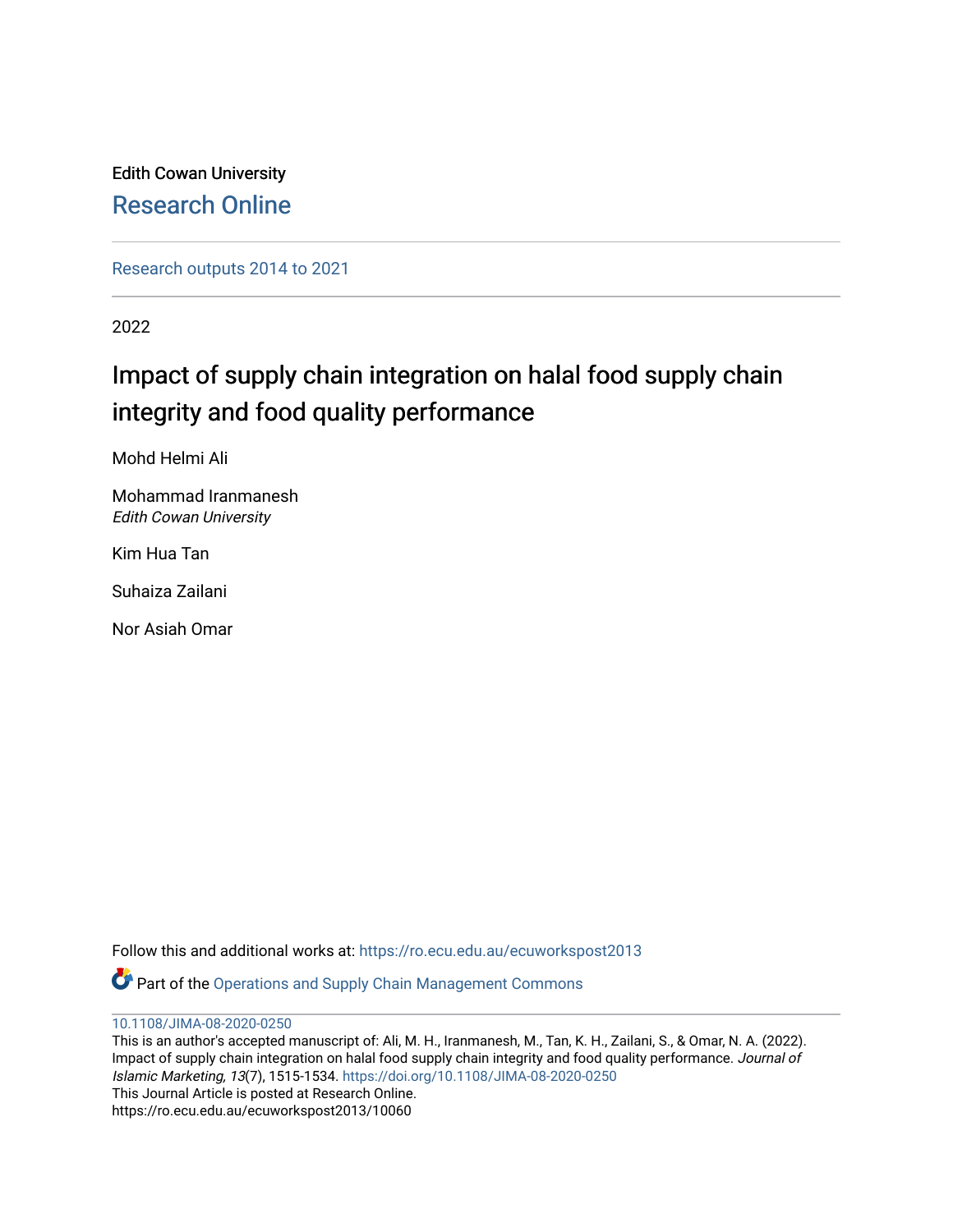This author accepted manuscript is deposited under a Creative Commons Attribution Non-commercial 4.0 International ([CC BY-NC\)](http://creativecommons.org/licenses/by-nc/4.0/) licence. This means that anyone may distribute, adapt, and build upon the work for noncommercial purposes, subject to full attribution. If you wish to use this manuscript for commercial purposes, please contact *permissions@emerald.com*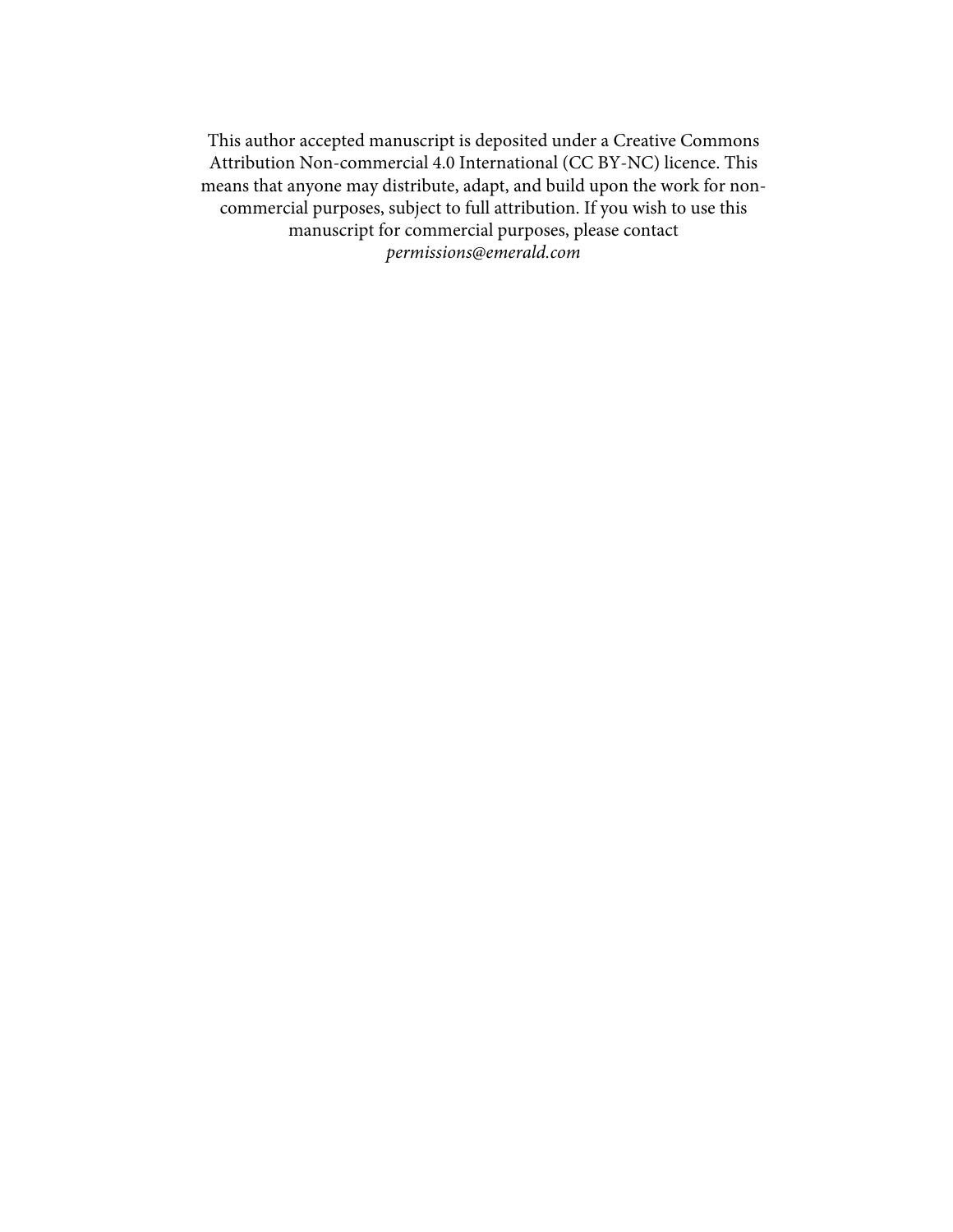## Journal of Islamic Marketing



## **Impact of Supply Chain Integration on Halal Food Supply Chain Integrity and Food Quality Performance**

| <b>Impact of Supply Chain Integration on Halal Food Supply</b><br><b>Chain Integrity and Food Quality Performance</b> |                                                                                    |  |  |  |  |  |  |
|-----------------------------------------------------------------------------------------------------------------------|------------------------------------------------------------------------------------|--|--|--|--|--|--|
| Journal:                                                                                                              | Journal of Islamic Marketing                                                       |  |  |  |  |  |  |
| Manuscript ID                                                                                                         | JIMA-08-2020-0250.R2                                                               |  |  |  |  |  |  |
| Manuscript Type:                                                                                                      | Research Article                                                                   |  |  |  |  |  |  |
| Keywords:                                                                                                             | Supply Chain Integration, Food Integrity, Food Safety, Food Quality,<br>Halal Food |  |  |  |  |  |  |
|                                                                                                                       |                                                                                    |  |  |  |  |  |  |
|                                                                                                                       | <b>SCHOLARONE™</b><br>Manuscripts                                                  |  |  |  |  |  |  |

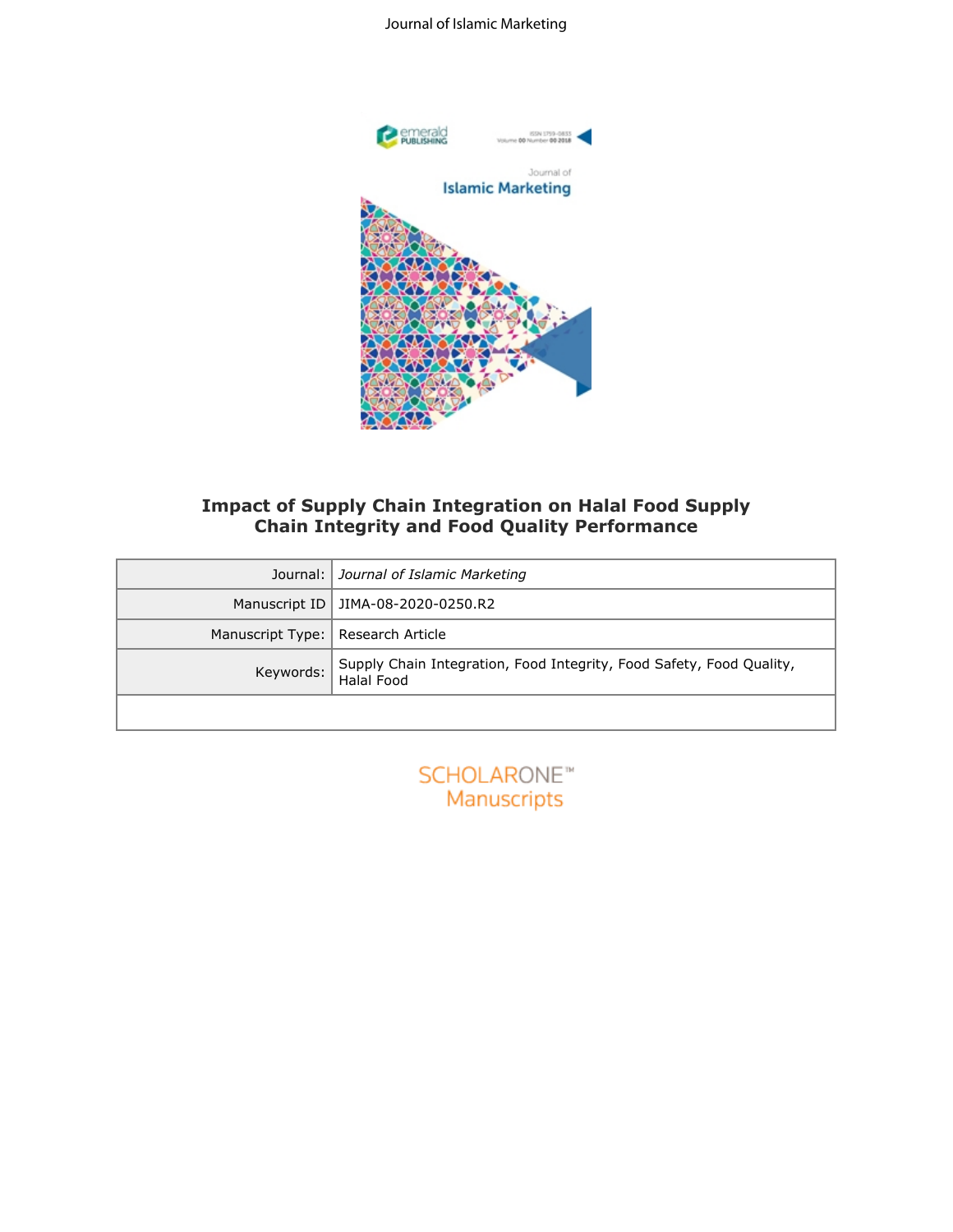## **Impact of Supply Chain Integration on Halal Food Supply Chain Integrity and Food Quality Performance**

#### **Abstract**

the weakness of multiple Food quality standards and certification, and<br>cood safety. Drawn on the resource-based view theory (RBV), this stud;<br>the impacts of supply chain integration on halal food supply chain in<br>thy, food **Purpose** – The current complex halal food supply chain has caused food scandals, which have illustrated the weakness of multiple Food quality standards and certification, and audits in ensuring food safety. Drawn on the resource-based view theory (RBV), this study has aimed to explore the impacts of supply chain integration on halal food supply chain integrity and, consequently, food quality.

**Design/methodology/approach** - Empirical data were collected from 275 halal-certified food companies in Malaysia and analysed using structural equation modelling - SmartPLS3.0.

**Findings** – The results confirmed that supply chain integration including internal, supplier, and customer integrations, have significant effects on the dimensions of the halal food supply chain integrity which, in turn, lead to halal food safety and quality.

**Practical implication** –The importance of supply chain integration in halal food supply chain is highlighted in this study. The impact of supply chain integration is contexted in halal food supply chain integrity and food quality. Therefore provides a clear understanding to managers of supply chain applicability in the halal food industry.

**Originality/value** – Based on the RBV theory, this study contributes to the limited body of research of the relationships amongst supply chain integration from the context of the halal industry with a specific focus on food supply chain integrity and food quality.

**Keywords:** Supply Chain Integration, Food Integrity, Food Quality, Halal Food

#### **1. Introduction**

In ensuring food quality and safety, policymakers imposed myriad certifications, standards, and regulations on food manufacturers. From the context of food industry, literature has highlighted the importance of food standards and certifications (Ab Talib *et al.*, 2015; Hosseini *et al.*, 2019; Wilson, 2014). However, the recent plethora of food scandals across the globe, such as Malaysia's fraudulent non-halal meat cartel (2020), Australian's rockmelon listeriosis outbreak (2018), Europe's Fipronil eggs contamination (2017), and the United Kingdom's horsemeat scandal (2013), have heavily challenged the reliability and integrity of the food industry and suggest that the current standards and controlling mechanisms are insufficient to ensure food integrity. In response to food scandals and incidents, the customers' concerns on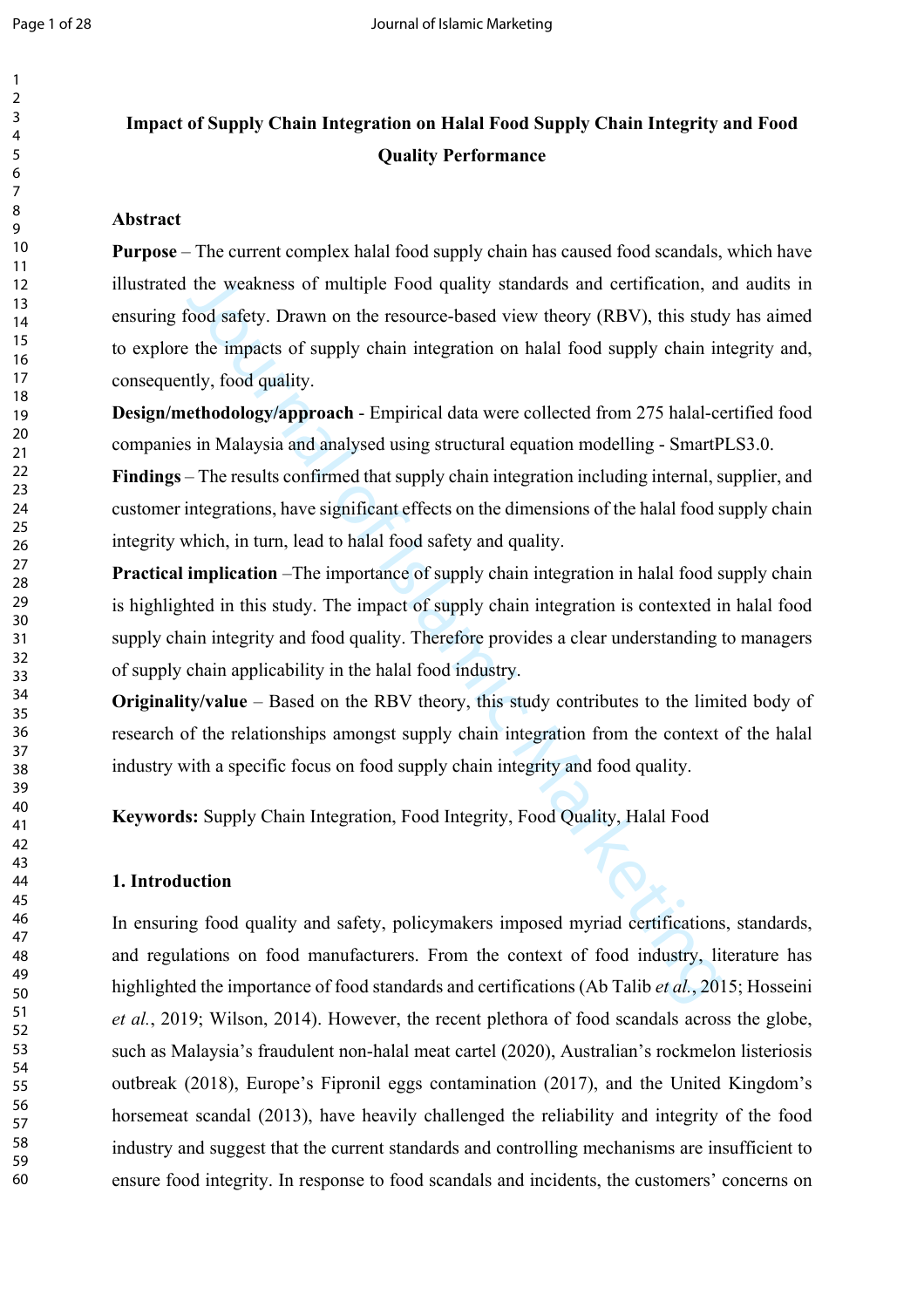food quality and safety have increased tremendously (Aung and Chang, 2014; Iranmanesh *et al.,* 2018). Additionally, Muslim customers as one of the big targeted markets of food companies, demands assurance on the food they consume is holds the integrity of Islamic principles manifestation (Hosseini *et al.*, 2019; Wilson *et al.,* 2013; Tieman, 2011; Zailani *et al.*, 2017). As such, food companies need to establish a mechanism to ensure halal food integrity (Mohamed *et al.*, 2020; Solatnian *et al.,* 2016), which addresses the safety, quality, and *Shariah* compliance concerns of Muslim customers.

Mohamed *et al.*, 2020; Solatnian *et al.*, 2016), which addresses the saf<br>*ah* compliance concerns of Muslim customers.<br>
wer the competition in the food industry forces food companies to out<br>
civities and source more cos The over the competition in the food industry forces food companies to outsource their logistics activities and source more cost-effective raw materials, as well as, to export products to a vast geographical area to enhance revenue (Ali and Suleiman, 2018; Greenberg, 2017; Yunan *et al.*, 2020). Although the involvement of more suppliers and logistics service providers can enhance the profit of food companies, food integrity becomes a challenging task due to the complexity and length of today's' global supply chains (SC) (Ali e*t al.,* 2017; Manning, 2016). The previous studies have shown that supply chain integration (SCI) is crucial to address uncertainties (Flynn *et al.*, 2016; Kim and Chai, 2016). SCI enables firms to develop high levels of interaction and collaboration with suppliers and customers which have been regarded as key enablers of SC success (Lu *et al.*, 2018; Tyagi *et al.*, 2015; Wilden *et al.*, 2013). Considering the impacts of current food SC complexity on halal food integrity and the role of SCI in addressing SC uncertainties, in this study, SCI was proposed as a potential enabler of food SC integrity and, consequently, halal food quality.

The findings of this study contribute to the literature in two ways. Firstly, the study has extended the literature on food integrity by providing empirical evidence on the impacts of SCI on food SC Integrity. Secondly, the findings have determined the role of halal raw material integrity, halal production integrity, and information integrity, on halal food quality. From the practical perspective, the findings have shed light on the impacts of SCI on halal SC integrity and halal food quality and safety and will help managers to mitigate food quality, safety, and contamination risks.

#### **2. Literature review**

#### *2.1 Halal supply chain*

Tieman (2011) and Wilson and Liu (2010) defined halal as permissible, lawful, or allowed. Following Islamic law, Muslims should consume halal products and avoid consuming haram ones. Scholars have shown that Muslim behaviours are significantly influenced by Islamic law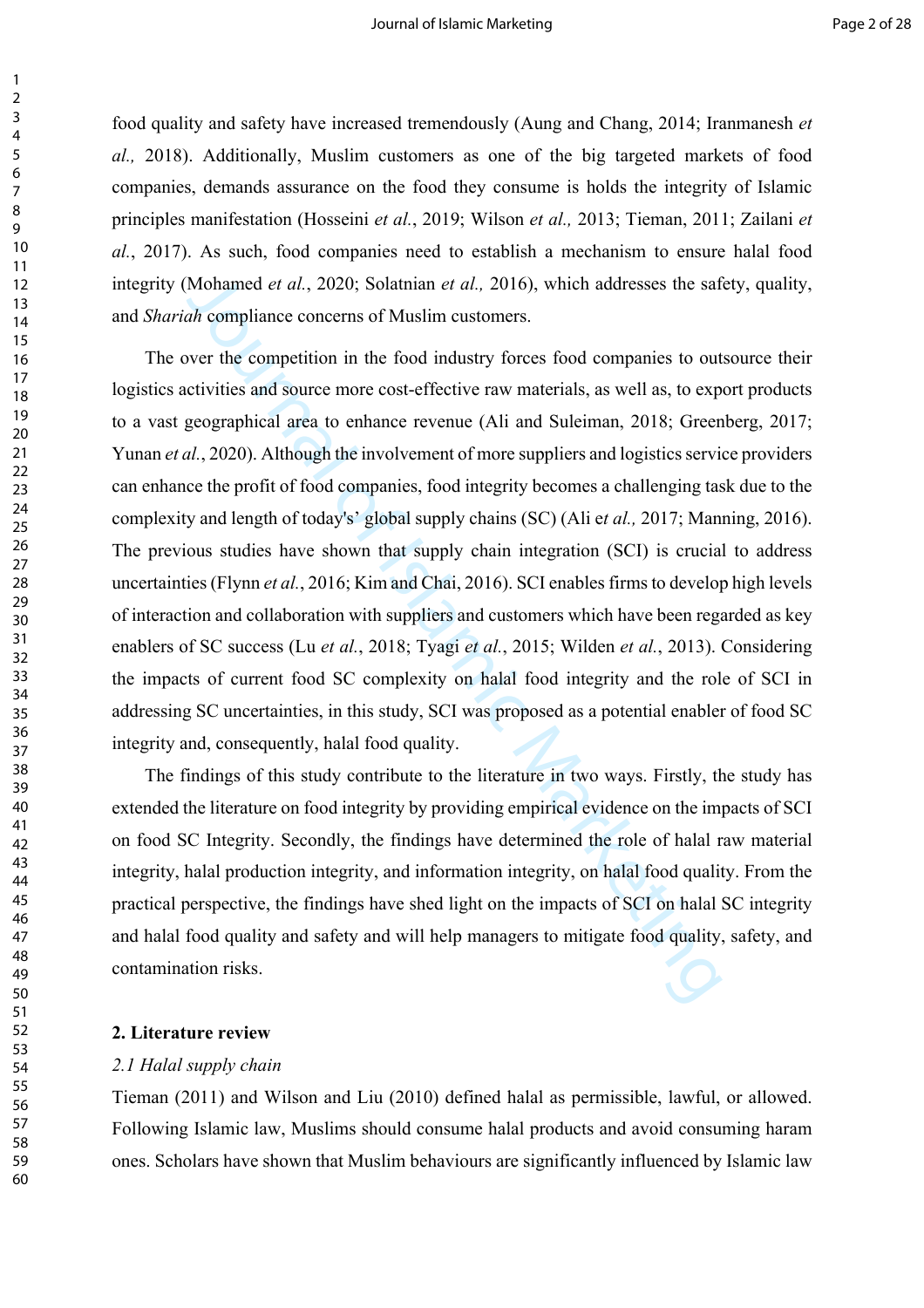(Atal *et al.,* 2020; Iranmanesh *et al.,* 2018; Wilson and Liu, 2011). Accordingly, Muslims' utmost importance on food selection is product compliance with Islamic principles (Ali *et al.*, 2017; Tan *et al.*, 2017; Zailani *et al.*, 2019). According to Wilson and Liu (2010) and Atal *et al.* (2020), as behaviours of Muslims are affected by Islamic law, marketers should understand Islamic Law. The halal status of the foods does not only depend on their ingredients and the contamination can be occurred at the entire supply chain process including farming, manufacturing, warehousing, transportation, and retailing, as the consequence of contact between halal and haram products (Iranmanesh *et al.*, 2019). As such, halal SC has received attention as a way of reducing the risk of contamination. Segregation of haram and halal products should be practiced at post-production points namely transportation, warehouse, and store (Ab Talib *et al.*, 2015; Tieman, 2011). Tieman *et al.* (2012) proposed terminal operation, storage, and transportation as critical points of halal SC.

ition can be occurred at the entire supply chain process including, warehousing, transportation, and retailing, as the consequence alal and haram products (Irammanesh *et al.*, 2019). As such, halal SC leas a way of reduc The customers purchase products at stores and the halal food products are certified based on their status at the manufacturing stage of SC. Zailani *et al.* (2018) explained that the contact of halal products with non-halal products or contaminated equipment causes contamination. For example, using the equipment used for transporting or storing non-halal products can cause contamination after production (where the product is certified). Halal practices should be considered in the entire SC from the time that halal products are produced and certified. Fathi *et al.* (2016, p.465) defined halal SC as "a combination of business activities from the point of origin to the point of consumption performed in accordance with the Islamic law, known as Syariah". Khan *et al.* (2019) and Selim *et al.* (2019) categorized the halal supply chain activities to halal sourcing, halal manufacturing, halal transportation, and halal warehousing. Halal supply chain management (SCM) guarantees the halal integrity of the product at the consumption point and offers Muslim consumers the confidence that they consume halal food (Tieman, 2011). Mohamed *et al.* (2020) found a positive association between halal SCM and halal integrity.

## *2.1 Halal food supply chain integrity*

Food integrity refers to "ensuring that food which is offered for sale or is sold is not only safe and of nature, substance, and quality expected by the purchaser but also captures other aspects of food production, such as the way it has been sourced, procured, and distributed, and being honest about those elements to consumers" (Elliott, 2014, p.84). Manning (2016) introduced four factors that need to be considered in safeguarding integrity that involve product, process,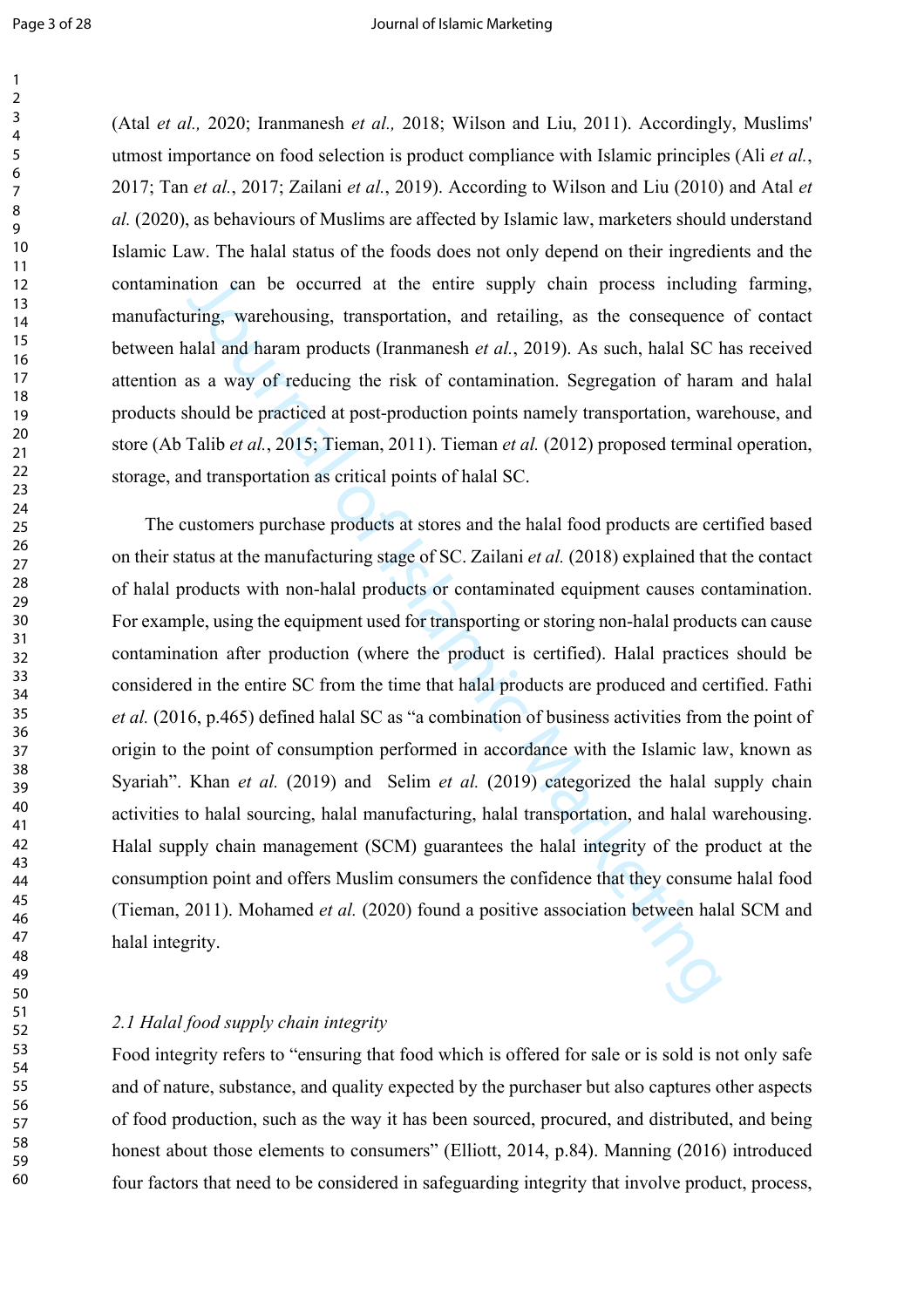people, and data integrity. As, in response to competitive pressure, the food SC complexity and length has increased and food companies use global sources and export their products to various regions of the world, food integrity should be considered in the terms of the food SC. Azmi *et al.* (2019) highlighted halal integrity as one of the objectives of halal SCM. (Ali, Tan, *et al.*, (2017b) proposed raw material, production, service, and information integrity as four dimensions of food SC integrity. Raw material integrity focuses on ensuring that raw materials are safe, pure, and traceable to the origin. Production integrity focuses on ensuring internal and manufacturing integrity, including the integrity of the facilities, management systems, and processes. Service integrity focuses on safeguarding the integrity of the food served is meeting the customers' demand. Finally, information integrity is related to transparency and accuracy of communication between customers and manufacturers. Commonly, manufacturers provide concise information on food descriptions to customers. In this study, three dimensions of food SC integrity, namely, raw material, production, and information integrity were considered and service integrity was excluded as this dimension is more related to restaurants and not food manufacturers.

is of food SC integrity. Raw material integrity focuses on ensuring that rates<br>
ure, and traceable to the origin. Production integrity focuses on ensuring<br>
uring integrity, including the integrity of the facilities, manag In the context of halal food, Muslim customers, in addition to food safety, want to ensure that the food products meet Islamic requirements (Yusof *et al.*, 2020; Wilson *et al.,* 2013). Halal food integrity is jeopardised if the followings four situations occur in SC: "a) the presence of a prohibited animal (i.e., pig, boars, swine, carnivorous animals and birds, and animals that have died from natural causes); (b) contamination with blood or *najis* (filth) (i.e., carrion and dead animals); (c) the presence of intoxicants (alcohol); and (d) the use of the wrong method of slaughter or the wrong blessing" (Tan *et al.*, 2017). Food safety is a part of halal food integrity as according to Islamic law, the food should be pure, good for human consumption, and lawful (Soon *et al.*, 2017). In this study, halal food SC integrity was operationalised by integrating the halal concept with three dimensions of food integrity (raw material, production, and information integrity). Around 400 halal-certifying bodies exist worldwide but there is a lack of globally accepted criteria (Zailani *et al.*, 2017) and, consequently, this has undermined efforts for halal food integrity (Halim and Salleh, 2012). Considering the weakness of halal certifications to ensure halal food integrity, this study proposed SCI as a measure to achieve halal food integrity.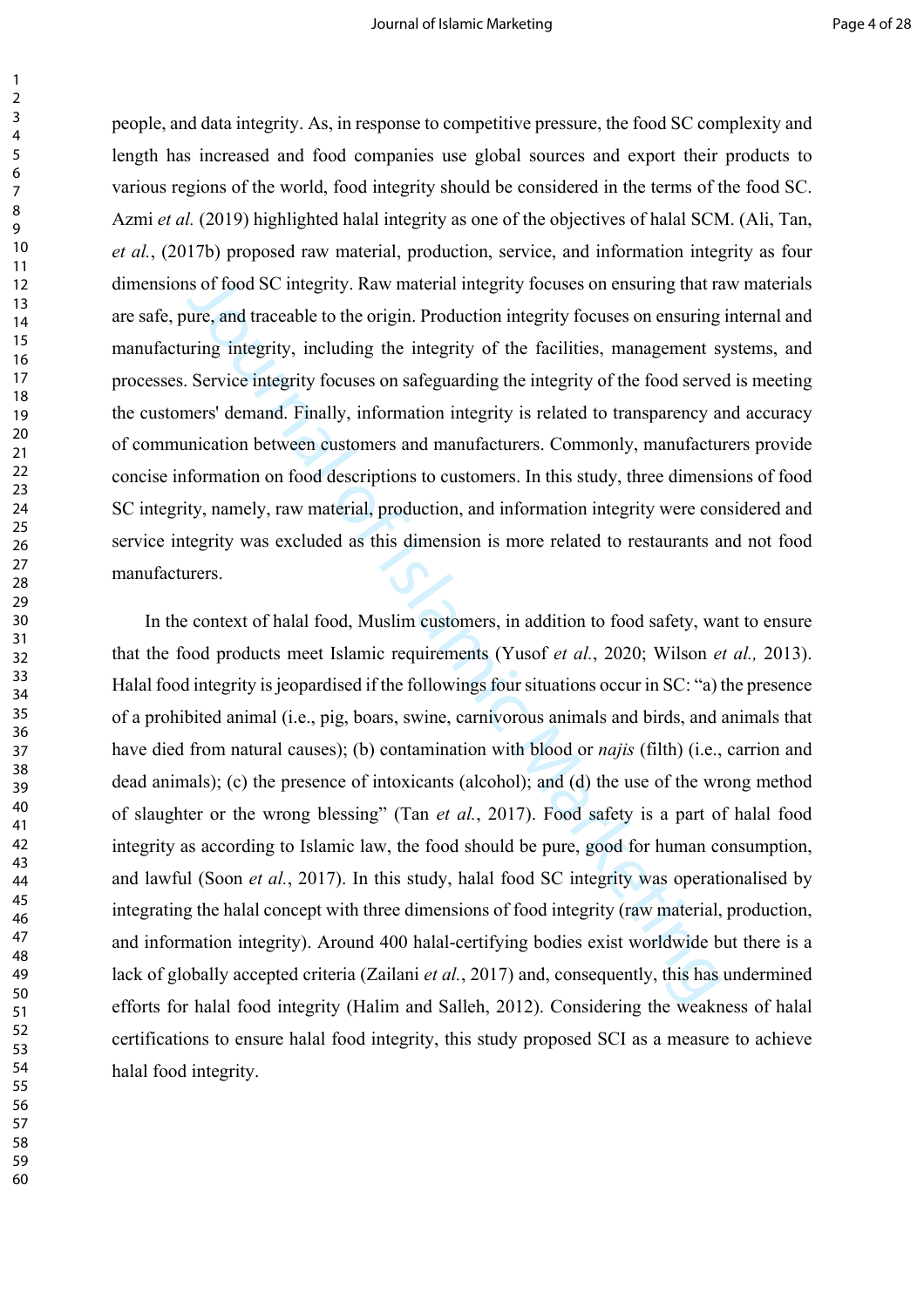## *2.2 Supply chain integration*

Supply chain integration (SCI) has received increasing attention from scholars and practitioners (Lii and Kuo, 2016; Mora-Monge *et al.,* 2019; and Wiengarten *et al.,* 2016). SCI is defined as "the extent to which SC members work cooperatively together to achieve mutually beneficial outcomes" (Kannan and Tan, 2010, p. 207). The previous studies have shown the importance of SCI in achieving competitive advantages, such as reducing operational costs (Kim and Schoenherr, 2018) and improving product innovation (Wong *et al.*, 2013), and enhancing SC performance (Lu *et al.,* 2018; Yu *et al.,* 2018).

et of SCI in achieving competitive dynamics, such as reducing operator and every for SCI in achieving competitive advantages, such as reducing operators. SC performance (Lu *et al.*, 2018; Yu *et al.*, 2018).<br>SC performan SCI can be collapsed into three components; internal integration (II) and external integration. II denotes to the degree of a company are able to structure its procedures, behaviours, and practices into manageable, synchronised, and collaborative processes to achieve the companie's goals and fulfill customer requirements (Huo *et al.*, 2015; Zhao *et al.*, 2011). External integration is further calssified into two main dimensions; customer integration (CI) and supplier integration (SI). CI refers to "the extent to which customers and manufacturers coordinate decisions related to inventory level, production planning, demand forecasting, order tracking, and product delivery" (He *et al.*, 2014, p. 261). SI refers to "the extent to which suppliers and manufacturers coordinate decisions related to inventory management, collaborative planning, forecasting, replenishment, and the flows of physical resources" (He *et al.*, 2014). From the perspective of halal food industry, the lack of internal and external integration may prevent a firm from achieving its halal food integrity goal due to the existence of incompatible goals and objectives amongst the SC partners (Ali *et al.*, 2019).

#### **3. Resource-based view theory**

The resource-based view (RBV) theory is grounded on resources and capabilities as two drivers of competitive advantage and performance. A resource is considered as the core in the RBV theory due to its main role in providing inputs to the firm's processes and activities (Barney, 1991), whereas capabilities arise as a result of the firm's ability in creating value of the process through utilising and combining the resources (Amit and Schoemaker, 1993). The RBV theory suggests that a firm contains resources and some of these resources are called strategic resources that are rare, valuable, and imperfectly imitable, and substitutable (Barney, 1991). Strategic resources may cause heterogeneity amongst firms and result in sustainable competitive advantages. According to SC scholars, internal and external integration with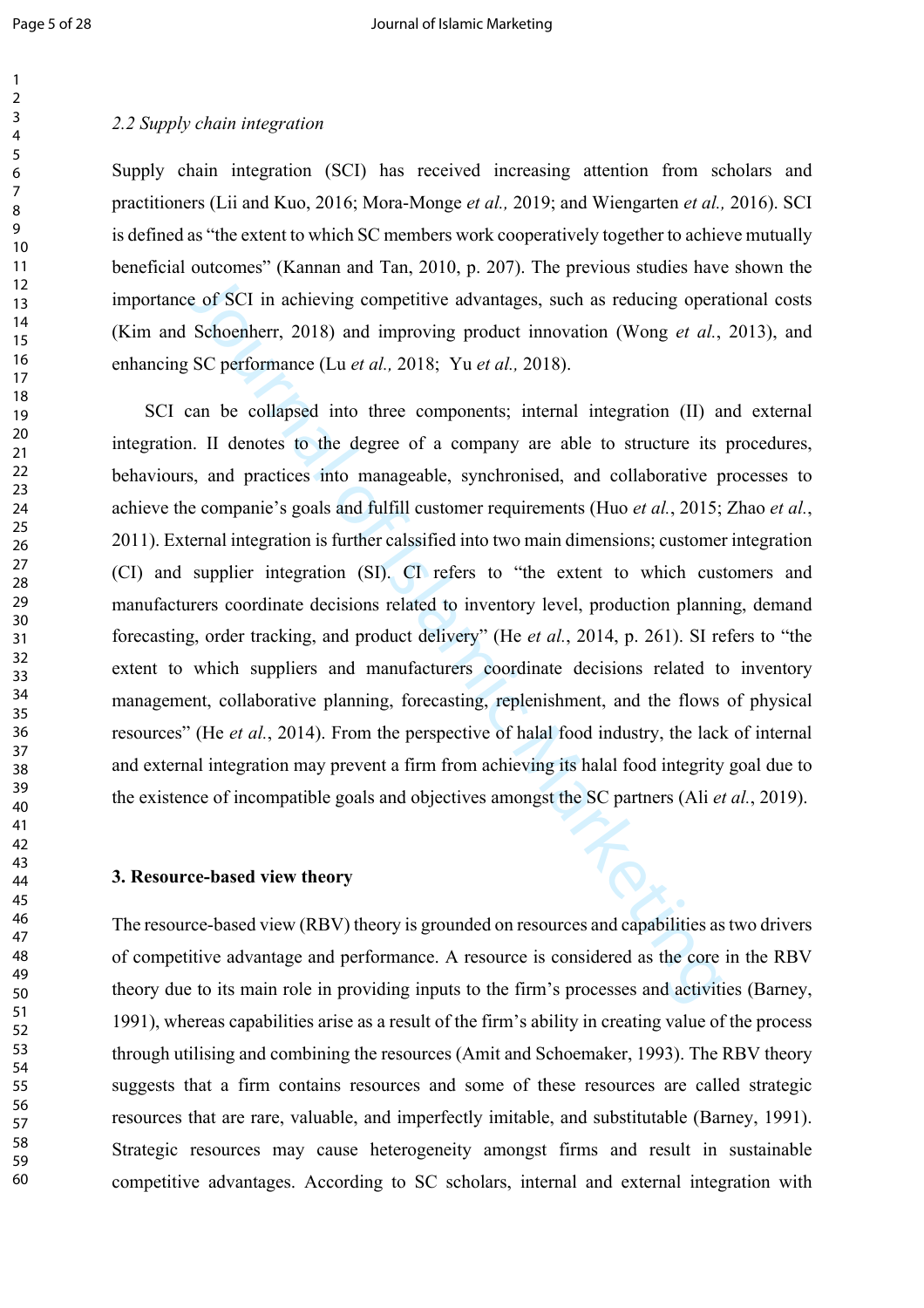suppliers and customers can be considered as internal strategic resources that can result in a competitive capability and, consequently, improve firm performance (Barney, 2012; Leuschner *et al.*, 2013). Due to Muslim customers' calls for food safety and *Shariah* compliance, and high competition in the industry, halal SC integrity is considered as a valuable competitive capability that may enhance the food quality. As such, according to the RBV theory, internal, customer, and supplier relationships are strategic resources of halal food manufacturers that affect halal food SC integrity as a valuable and rare capability that affects food quality performance.

#### **4. Conceptualisation and hypotheses development**

Drawn on the RBV theory and literature, this study has explored SCI in the context of internal integration (II), supplier integration (SI), and customer integration (CI), that have effects on the halal SC integrity dimensions, including halal raw material (RMI), halal production (PI), and information integrity (INFI) which, in turn, will lead to halal food quality performance (QP) as depicted in Figure 1. The hypotheses were developed and explained in the following sub-section.

[Insert Figure 1 about here]

## *4.1 Internal integration and external integration*

ternal, customer, and supplier relationships are strategic resources of<br>teres that affect halal food SC integrity as a valuable and rare capability<br>ty performance.<br>
that affect halal food SC integrity as a valuable and rar Amongst the three types of SCI, II is viewed as a top priority in establishing an effective SCM before extending synchronisation between the supplier and the customer. The capability of a company to integrate with its suppliers and customers depends on the level of its II (Zhao *et al.*, 2011). From the organisational capability perspective, the company that has a high level of integration is capable of interpreting and evaluating new knowledge from customers and suppliers and, consequently, learning from external partners and coordinating with them (Lane *et al.*, 2006). From the information sharing perspective, the firm that already has access to internal systems for sharing information amongst their internal functional units is capable of and has a foundation to link with customers and partners (Zhao *et al.*, 2011). From the strategic cooperation perspective, the interaction amongst employees of different functional departments facilitates the integration with customers and suppliers (Swink *et al.*, 2007). From the working together perspective, internal teamwork may enable a firm to communicate with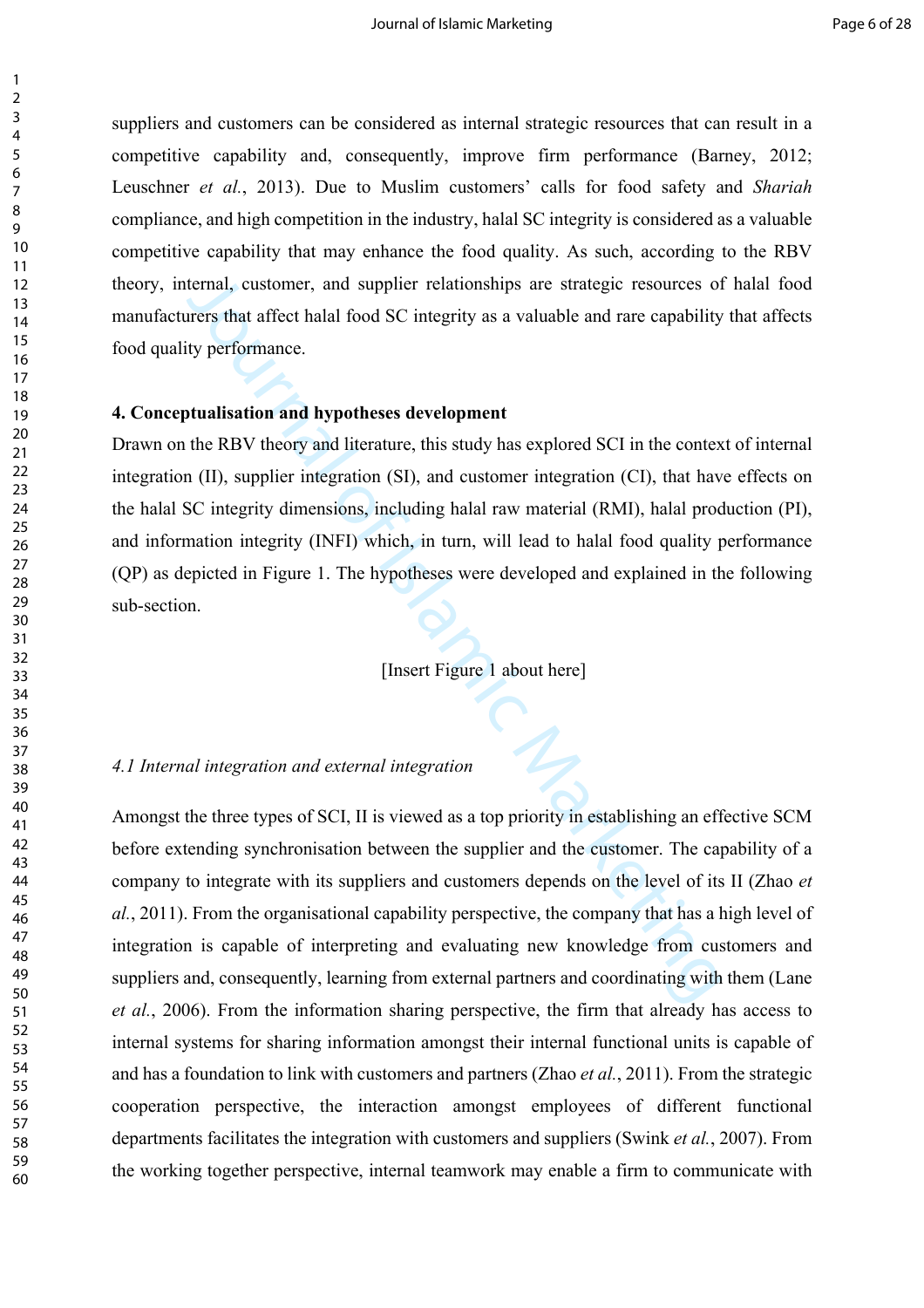#### Page 7 of 28 **Decision 28** Journal of Islamic Marketing

its partners and address the SC issues more effectively. Literature have shown that II has a positive relationship with external integration; SI and CI (Horn *et al.*, 2014; Huo, 2012; Rodrigues *et al.*, 2004; Stank *et al.*, 2001; Zhao *et al.*, 2011). Accordingly, the positive effect of II on external integration amongst halal food firms was proposed in this study as follows:

H1. II has a positive effect on (a) SI and (b) CI.

## *4.2 Internal integration and halal food SC integrity*

a positive entert on (a) si and (o) et.<br>
ad integration and halal food SC integrity<br>
ens the progress of sharing firms' aims and enables the utilisation of eac<br>
based it is (Schoenherr and Swink, 2012; Williams *et al.*, II smoothens the progress of sharing firms' aims and enables the utilisation of each functional area's capabilities (Schoenherr and Swink, 2012; Williams *et al.*, 2013). Additionally, the adoption of other quality management concepts, such as total quality management and lean, is facilitated with II (Zhao *et al.*, 2011). Through II, a firm may ensure that all departments and employees understand the strategic goal of the firm (i.e., food integrity) and have compatible goals and objectives for food integrity (Johnson, 1999). II enhances the visibility of the firm, accuracy of the information flow (Zhang *et al.*, 2018), and the firm's capability to prevent potential conflicts (Moyano-Fuentes *et al.*, 2016) which, in turn, will enhance the understanding of the firm's objectives, especially regarding the food integrity. Joint decisionmaking and planning also enable employees of a company to identify the issues and challenges (Williams *et al.*, 2013) that may enhance the extent of food integrity. Halal integrity is an example of companies' strategic goals that require inter-departmental collaboration, thus, developing and enhancing II is vital. Donk *et al.* (2008) have strongly argued that food integrity is closely associated with SCI via three main dimensions, namely, raw materials, production, and information. In light of this, this study hypothesised that:

H2. II has a positive effect on (a) RMI, (b) PI, and (c) INFI.

## *4.3 Supplier integration and food supply chain integrity*

Lee *et al.* (2007) have suggested that management should focus more on SI and II before integrating downstream with customers. Recently, many product recalls were rooted in the upstream of the SCs (Tse and Tan, 2011). SI can be a beneficial tool to mitigate the risk causing the product recalls by enabling better SC transparency and visibility (Ali *et al.*, 2017; Tse and Tan, 2011). According to Devaraj *et al.* (2007), SI contributes significantly to operational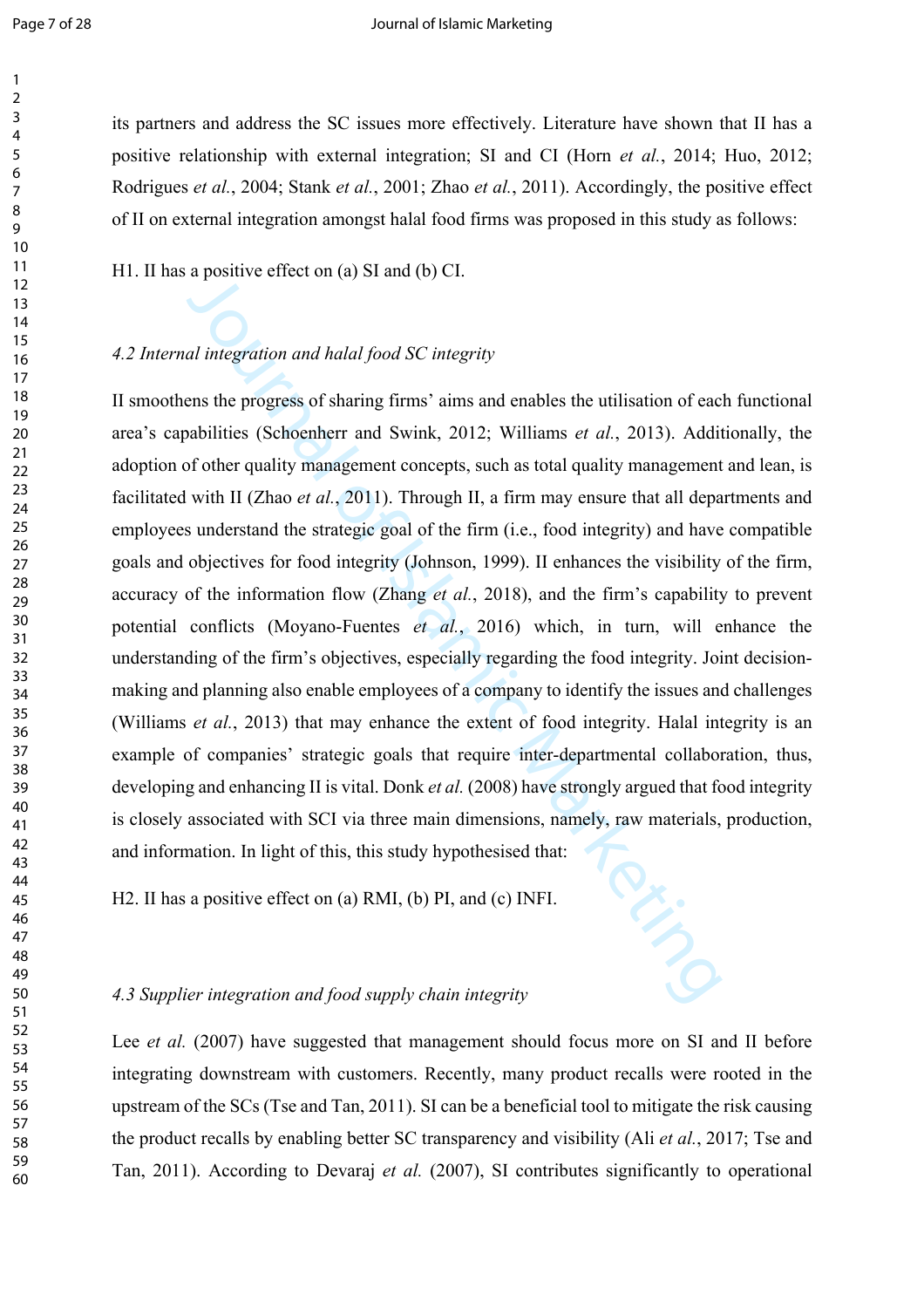performance such as product quality. SI enables suppliers to understand the goals and objectives (i.e., halal food integrity) of the focal firms (Flynn *et al.*, 2010). Through SI, the suppliers can become aware of the buyers' operational activities and meet their needs (Ralston *et al.*, 2015). Suppliers involvement in companies' activities such as product development and improvement projects, enabling mutual understanding of the customers' needs (i.e., halal food integrity) and how to fulfill their needs (Schoenherr and Swink, 2012).

and how to fulfill their needs (Schoenherr and Swink, 2012).<br>
firm can develop strategic SI by structuring its strategic goals and plans ares in developing and adjusting competitive strategies (Swink *et al.*, 200. Develo A firm can develop strategic SI by structuring its strategic goals and plans and involving the suppliers in developing and adjusting competitive strategies (Swink *et al.*, 2007; Wong *et al.*, 2011). Developing competitive strategies jointly with suppliers allows a firm to meet its objectives and customer needs by leveraging the suppliers' capabilities (Schoenherr and Swink, 2012). Literature highlights the significant role played by SI in increasing food integrity (Storoy *et al.*, 2013). This research has attempted to analyse the relationship between SI and performance which was evidenced by Frohlich and Westbrook (2001), Rosenzweig *et al*. (2003), and Wong *et al.* (2011) in the context of food integrity and quality. There have been remote cases in which studies did not support the SI effect on quality performance (e.g., Koufteros *et al.,* 2005; Swink *et al.,* 2007). However, in food SCs, quality and integrity parameters are complex to ascertain and the product is not able to be modulated (Grunert, 2005; Tunçer, 2001), therefore getting the production right from the very beginning is crucial where SI plays a bigger role. For that reason, this study hypothesised that:

**H3**. SI has a positive effect on (a) RMI and b) PI.

## *4.4 Customer integration and food supply chain integrity*

CI involves understanding customers' needs and wants and tailoring internal activities to meet these requirements (He *et al.*, 2014; Jayaram *et al.*, 2011). Previous operation management literature concerning SCs has shown that relatively less research has concentrated on CI alone, compared to the other two SCI typologies. The importance of CI cannot be disregarded since many researchers have claimed that it is directly related to quality performance, such as product quality and cost of quality (Ali *et al.*, 2017; Tan *et al.*, 2017; Wong *et al.*, 2011). Furthermore, consumers have a strong influence on product development and product offerings, especially from the context of health, diet, religious beliefs, and other sensitive issues (Iranmanesh *et al.*, 2019; Premanandh, 2013). A strategic CI is needed for the food manufacturers as insurance in regaining consumer trust in the aftermath of any scandal or amid speculations that may have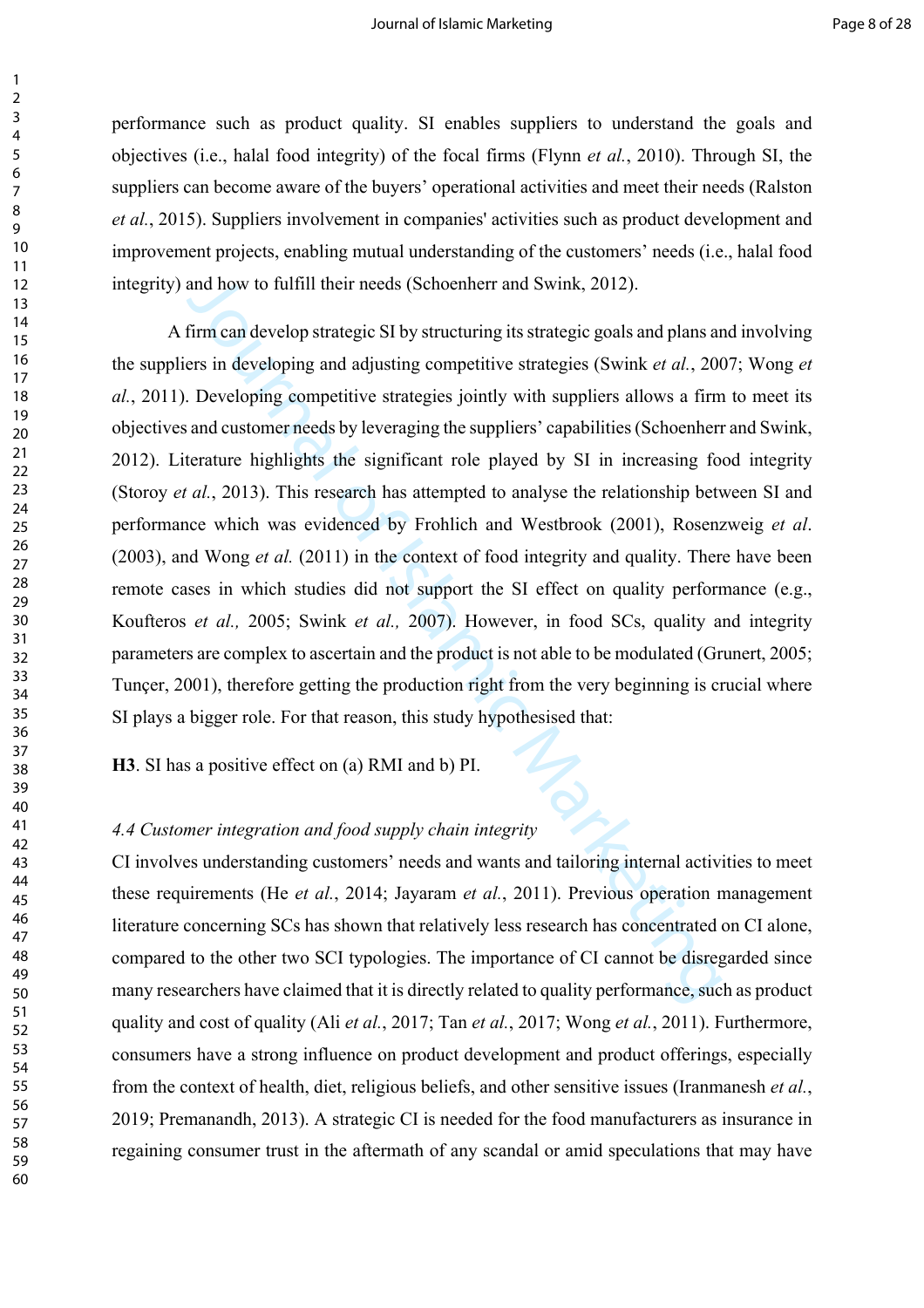arisen, leading towards significant losses (Marucheck *et al.*, 2011). This argument leads to the development of the following hypotheses:

**H4**. CI has a positive effect on (a) PI and (b) INFI.

## *4.5 Halal food SC integrity and quality performance*

The growing market and limited supply within the halal food industry has led the halal manufacturers to seek solutions in fulfilling demands (Tan *et al.*, 2017). The promising and untapped market has led to the extension and global complexity of the halal food SC. The more complex SC can be the cause and avenue of frauds, mishandlings, and contamination with nonhalal products that can happen at any stage in the SC. The halal-related scandals exemplify that halal labelling cannot be relied solely upon as a guarantee to the food integrity and quality (Ali *et al.*, 2017; Fathi *et al.*, 2016). As such, RMI is needed to ensure the halal integrity and safety of the raw materials and ensure products on the market are reliable of its status quo that meet the regulations and customers' needs. Furthermore, PI enables firms to eliminate the risks of contamination during the production stage (Ali e*t al.,* 2017). INFI is needed to enhance visibility by exchanging the origins, history, and traceability of food products (Trienekens *et al.*, 2012). Accordingly, this study proposed RMI, PI, INFI as drivers of quality performance, and the following hypotheses were developed:

**H5.** RMI has a positive effect on QP.

**H6**. PI has a positive effect on QP.

**H7.** INFI has a positive effect on QP.

#### **5. Research methodology**

#### *5.1 Measurement of the constructs*

C Market To measure the constructs of the study, a structured questionnaire was used. The items of the constructs were adapted from previous studies (as shown in Table 3) in ensuring content validity. A seven-point Likert scale anchored by "not at all" to "very great extent" was used in this study.

## *5.2 Sample and data collection*

The population of this study consisted of all halal food companies in Malaysia that were certified by *Jabatan Kemajuan* Islam Malaysia (JAKIM), the Malaysian halal certification body. JAKIM and their food standard are recognized all over the world (Latif *et al.*, 2014;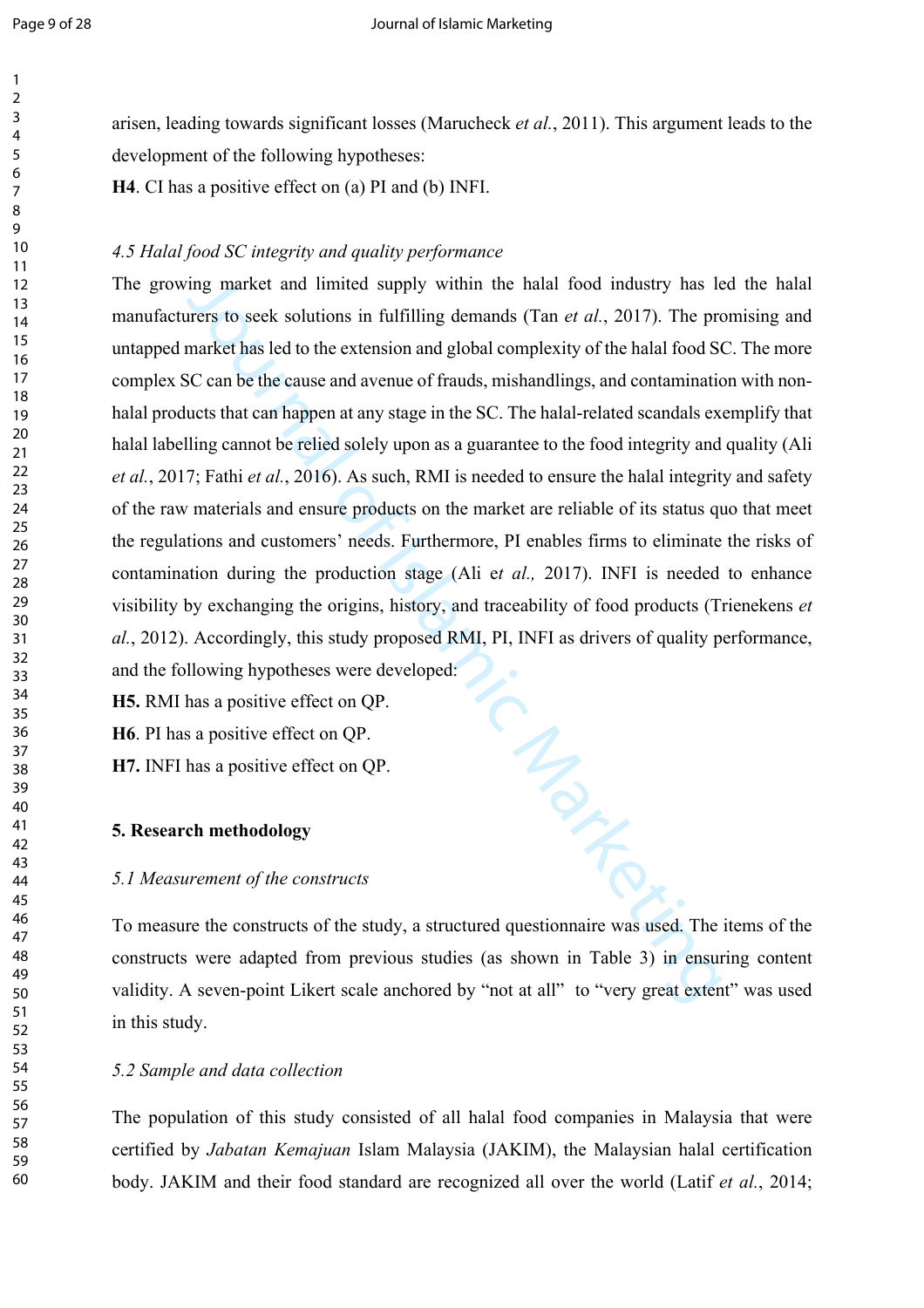Zailani *et al.*, 2017). This study limits and framed the sample to the companies certified by JAKIM to ensure the respondents have adequate knowledge to answer the questions about halal integrity. From the JAKIM halal directory, approximately 4,200 halal-certified firms listed in the JAKIM halal directory. This study targeted SC managers, production managers, and quality managers as they were directly involved in SCI and food integrity, which made them knowledgeable and experienced to answer the questionnaire items.

eable and experienced to answer the questionnaire items.<br>
targeted companies were called to obtain the appropriate respondents'<br>
mes and email addresses. The link of the questionnaire was emailed to 75<br>
alal-certified comp The targeted companies were called to obtain the appropriate respondents' information such as names and email addresses. The link of the questionnaire was emailed to 750 randomly selected halal-certified companies, which were followed up by phone calls at one-month intervals. An online survey method is designed for this research to reach a broader and more diversified population at a relatively low cost. In total, this research managed to collect 275 useful responses (36.7 percent response rate). According to Podsakoff *et al.*(2003), a low response rate may cause non-response bias. It means those who participate in data collection are different from those who do not respond to the questionnaire. To investigate the nonresponse bias, we compare early and late respondents by running the Mann-Whitney U test on several variables. Table 1 and the p-values (greater than 0.05) indicate the early responses and responses of this research are not statistically different. Therefore, the collected data were not affected by the time of responses, and non-response bias did not cause bias.

## [Insert Table 1 about here]

The short questionnaire enables this research to scrutinize the completeness of the feedback form. The majority of the responses were obtained in person, thus reducing the possibility of missing data. For data collected through the online survey, an effort was taken in getting back the responses on the missing data were made through telephone calls. In all, there were 7 cases of missing data (more than 15% of the questionnaire) which led the author to exclude them from further analysis. Nevertheless, the author was unable to track and get the feedback for the 7 cases stipulated above. Otherwise, all the feedbacks were confirmed for completeness. Following Podsakoff *et al.* (2003) recommendation, this study tested the common method variance (CMV) using Harmann's one-factor test. The CMV result indicates the value of 36.045 percent, therefore suggesting CMV was not a major concern and not affecting this research validity (Esmaeilifar *et al.,* 2020; Subramaniam *et al.,* 2019).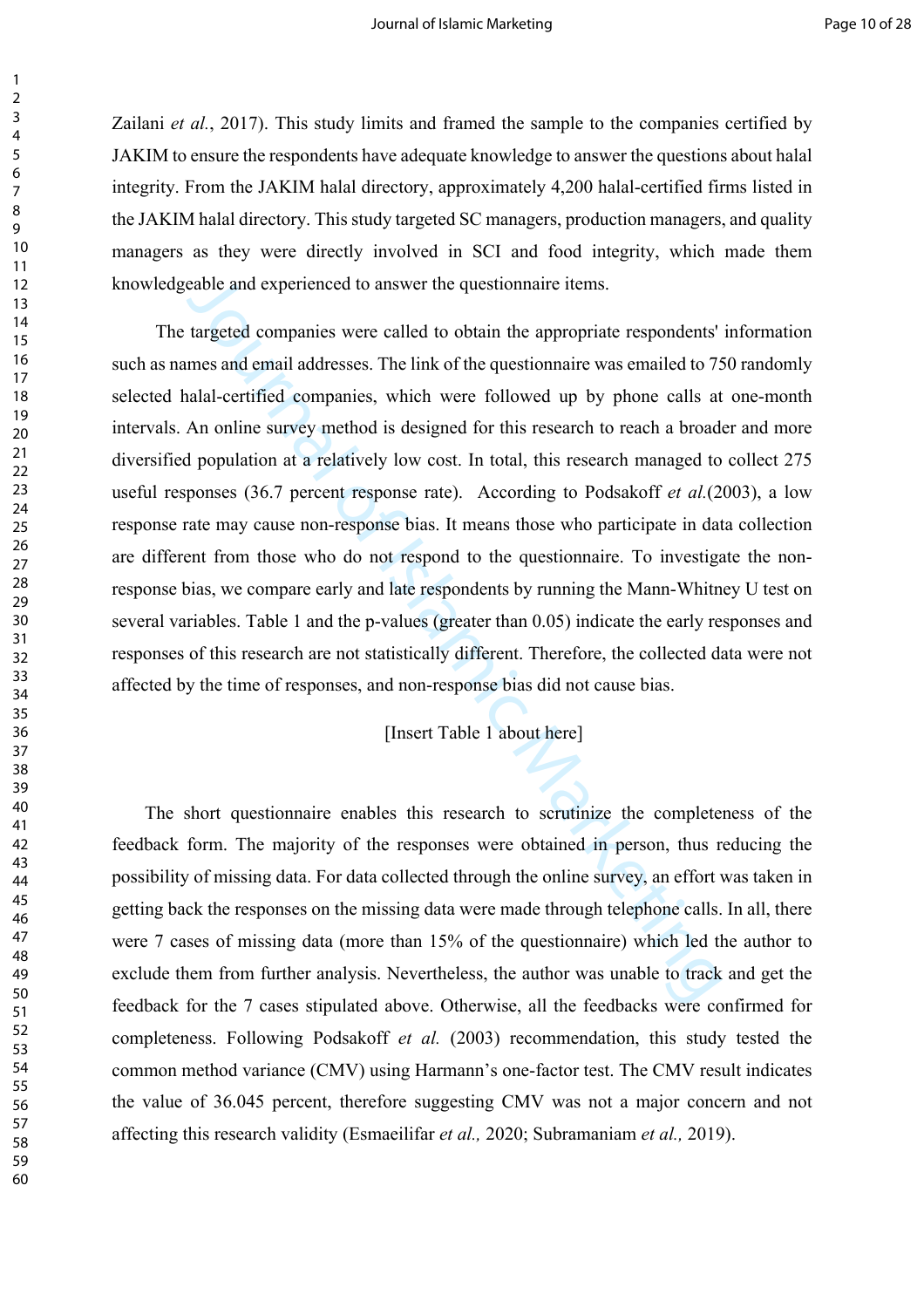#### Page 11 of 28 **Decision 120 Figure 11 of 28** Journal of Islamic Marketing

The profile of firms is provided in Table 2. According to the descriptive analysis, smallmedium enterprises (SMEs) (of less than 200 full-time employees) dominated the study's respondents (87.3%). Regarding the sales revenue, around 63.6% of the companies' sales revenues were less than USD 1 million and only 12% were above USD 5 million.

[Insert Table 2 about here]

## *5.3 Data analysis*

To test the hypotheses, the study conducted the partial least squares (PLS) technique using SmartPLS 3.0 software (Ringle *et al.*, 2015). According to Hair *et al.* (2019) recommendation, the PLS technique was used in this study due to the exploratory nature of the study and also the ability of PLS to test both reflective and formative constructs. Accordingly, the two-step approach: (1) measurement model and, (2) hypotheses testing using a non-parametric bootstrapping technique, was used to test the proposed model of the study (Nikbin *et al.,* 2015; Iranmanesh *et al.,* 2017).

#### **6. Results**

#### *6.1 Measurement model evaluation*

the extractor of the partial least squares (PLS) technology<br>
individual of the partial least squares (PLS) technology<br>
3.0 software (Ringle *et al.*, 2015). According to Hair *et al.* (2019) reconce<br>
behind the was used i For the reflective constructs, the convergent validity was assessed by three criteria, namely, each item loading should have been above 0.7 and each construct composite reliability (CR) and average variance extracted (AVE) values should have been greater than 0.7 and 0.5, respectively (Hair *et al.*, 2019). According to the results, all items and constructs met the thresholds and the convergent validity was established. For the formative constructs (Table 3), following Hair *et al.* (2019) criteria guideline, convergent validity, indicator collinearity, and statistical significance of the indicator weight were investigated. Based on the results, the correlation of the formative constructs and single-item constructs were above 0.7, the variance inflation (VIF) values were less than 3, and all indicators were statistically significant and relevant (Hair *et al.*, 2019).

[Insert Table 3 about here]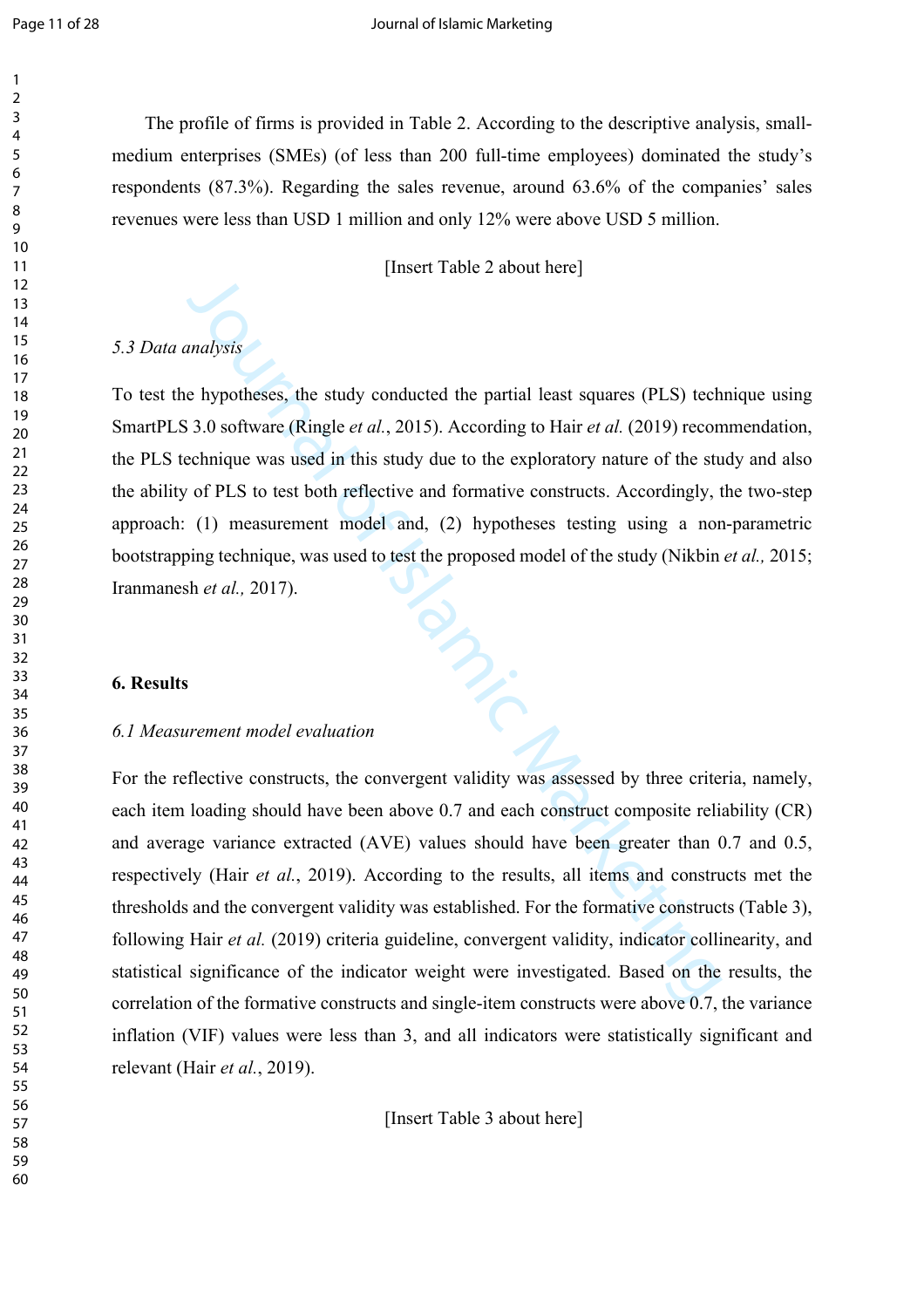Heterotrait-monotrait (HTMT) analysis was used to evaluate the discriminant validity (Henseler *et al.*, 2015; Foroughi *et al.,* 2019; Kim *et al.,* 219). The HTMT values (less than 0.85) are depicted in Table 4 indicating the discriminant validity of all the constructs (Kline, 2015). Also, this research is not suffering from the multicollinearity, where the VIF value of all constructs was below 3 established in Table 5.

> [Insert Table 4 about here] [Insert Table 5 about here]

## *6.2 Assessment of the structural model*

The predictive accuracy of the model was evaluated based on the explained variance portion (Ali *et al.,* 2019; Zailani *et al.,* 2015), and the R<sup>2</sup> values were illustrated in Table 3. To test the hypotheses, non-parametric bootstrapping was applied (Wetzels *et al.*, 2009) with 2,000 replications (Min *et al.,* 2013; Zainuddin *et al.,* 2017; Batouei *et al.,* 2019). All the paths were found significant and all the hypothesis is supported (Figure 2 and Table 6).

> [Insert Figure 2 about here] [Insert Table 6 about here]

## **7. Discussion**

[Insert Table 4 about here]<br>
[Insert Table 5 about here]<br>
Insert Table 5 about here]<br>
Insert Table 5 about here]<br> *ment of the structural model*<br>  $2019$ ; Zailani *et al.*, 2015), and the R<sup>2</sup> values were illustrated in Ta The length and complexity of the SC in the current halal food industry have caused food scandals and contamination with non-halal products. The food scandals exposed the vulnerability of the laws, policies, and standards on food safety in ensuring the safety and integrity of halal food. Consequently, the situation has attracted practitioners and scholars to venture into alternatives and supplementary techniques that may mitigate the risks of such scandals to reoccur. In this study, SCI, including II, SI, and CI, were introduced as a strategic source of a halal food company that may have an influence on the halal RMI, PI, and INFI which, in turn, could lead to halal food QP.

The impacts of internal integrity on SI and CI were supported. These results corroborate with the findings of Huo (2012) and Zhao *et al.* (2011). These results imply that, the more extensive of II in halal food companies, the more extensive of SI and CI can be achieved. As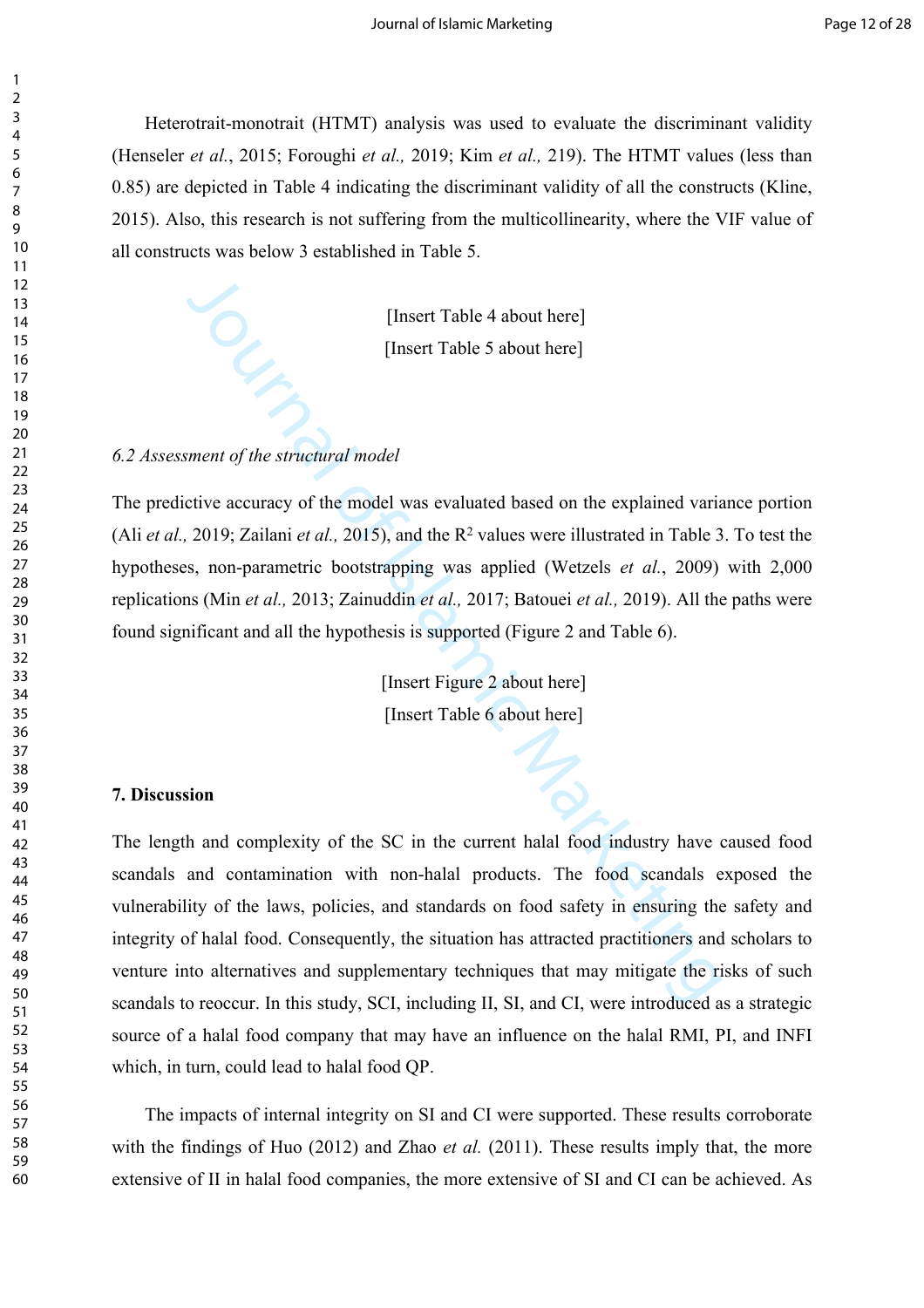#### Page 13 of 28 **Decision 12 Occident Page 13 of 28** Journal of Islamic Marketing

such, the companies need to pursue II before planning to enhance SI or CI. Furthermore, the results indicate that II has positive direct effects on RMI, PI, and INFI. II is a critical driver of SI and CI that can further enhanced halal SC integrity. In other words, halal food companies need to progress from effective II to more extensive SI to achieve halal RMI and PI, whilst progressing to more extensive CI to achieve halal PI and INFI. The significant effect of SI on RMI and PI was consistent with the findings of Frohlich and Westbrook (2001), Rosenzweig *et al.* (2003), and Wong *et al.* (2011) who showed the important role of SI to quality performance, which this study evidenced in the context of food integrity and quality.

All three dimensions of SCI had positive effects on PI. These findings were in line with the finding of Donk *et al.* (2008) who indicated that food integrity is associated with three dimensions of SCI. The magnitude of both the supplier and customer relationships' effects on production integrity were mostly the same which indicates that halal food companies should equally invest in and notice SI and CI in order to achieve their halal production integrity goals. Although, internal integrity has less effect on production integrity in comparison to the external integration factors, its high effect on both the supplier integrity and CI indicates its critical role in achieving halal production integrity.

PI was consistent with the findings of Frohlich and Westbrook (2001), 003), and Wong *et al.* (2011) who showed the important role of Sl core, which this study evidenced in the context of food integrity and quali<br>ree dime The impacts of both II and CI on INFI were significant. These results were consistent with the finding of Donk *et al.* (2008). As such, in addition to II, the food companies need CI, such as process coordination with customers, communication and information sharing, strategic alliance with customers, and customer relationships, because they directly influence information sharing. In comparison to II, external integration (SI and CI) have higher direct effects on all three dimensions of halal food SC integrity. This can be explained by the stages of SCI as suggested by Stevens (Stevens, 1989). According to this theory, II is a low level of SCI, whereas SI and CI are high levels of integration, in which external partners of the SC are also integrated and, consequently, these two types of integration have more direct effects on firms' capabilities, in this case, the halal SC integrity.

According to the findings, all three dimensions of halal SC integrity had positive effects on halal food quality performance. The findings were consistent with the results of Ali *et al.* (2017) who found halal raw material integrity, halal production integrity, and information integrity as being enablers of eliminating the risk of contamination amongst the SC processes. As such, the halal food companies should develop and enhance food traceability, management, and process systems, and communicate properly with customers to achieve higher levels of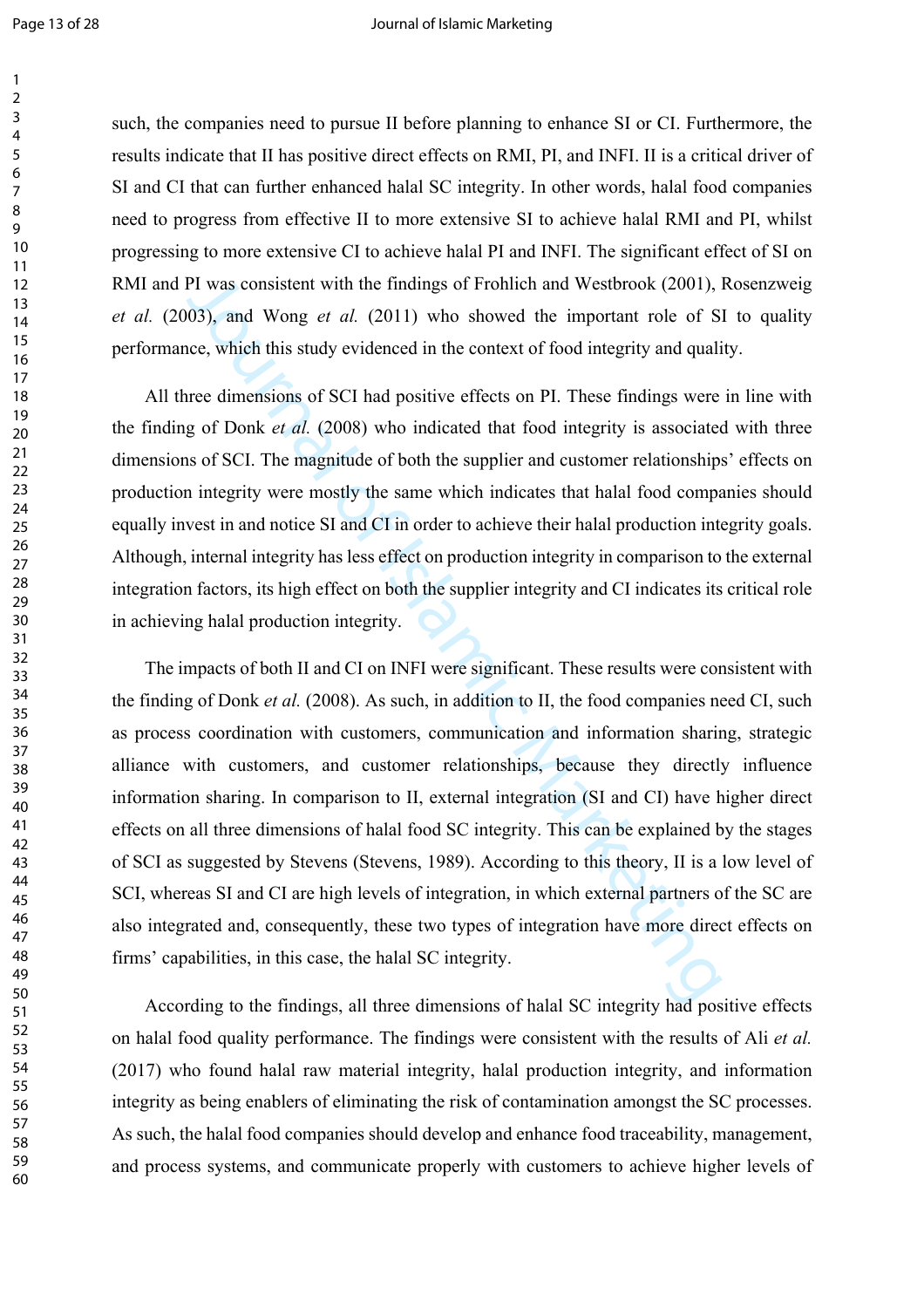halal food safety and quality. Finally, it is important to highlight, SCI may facilitate halal SC integrity and, accordingly, lead to food safety.

#### **8. Theoretical and practical contributions**

The findings of this study have both theoretical and practical contributions. From the theoretical perspective, the findings of this study extend the literature on halal food safety by exploring the impacts of SC integrity on quality performance. Specifically, halal raw material integrity, halal production, and information integration have positive significant effects on food quality. Amongst these three dimensions of food SC integrity, halal production plays the most important role. Furthermore, this study extends the literature through investigating the SCI impact on halal food SC integrity. This study found that indicate that halal RMI is not only driven by SI, but is highly dependent on the II itself. Similarly, INFI depending upon both II and CI. In a nutshell, all three SC integrations, namely, II, SI, and CI, play important roles in shaping halal SC integrity.

ngs of this study have both theoretical and practical contributions<br>1 perspective, the findings of this study extend the literature on halal fo<br>the impacts of SC integrity on quality performance. Specifically, halal r<br>hala From a practical perspective, the findings of this study will be useful for managers of halal food companies to mitigate the risks of scandals and contamination amongst SCs. The significant effects of all three dimensions of halal food SC integrity on food quality indicate that food companies should safeguard the integrity in the raw materials, production, and information sharing. It means that the companies should ensure that their raw materials are safe and pure and that the facilities and production process will not cause any contamination, and finally, they must communicate properly with customers and provide a concise food description to customers. To successfully achieve halal food SC integrity, SCI is needed. It is important to highlight, that II is a driver of customer integrity and SI. It means that food companies should establish a sound II prior moving on to external integration. For example, if a weak II resides within a company, such as less teamwork and communication amongst the functional departments or poor internal data integration, it will be a daunting case for the company to work with suppliers and customers. Eventually, achieve halal food SC integrity and food quality will be challenging. As such, II is the initial stage of external integration and food integrity that needs special attention from the managers of food companies. Furthermore, the significant effect of information integrity on quality performance suggests non-certified companies that getting halal certification and sharing it with customers, as a practice of information integrity, can lead to higher food quality performance.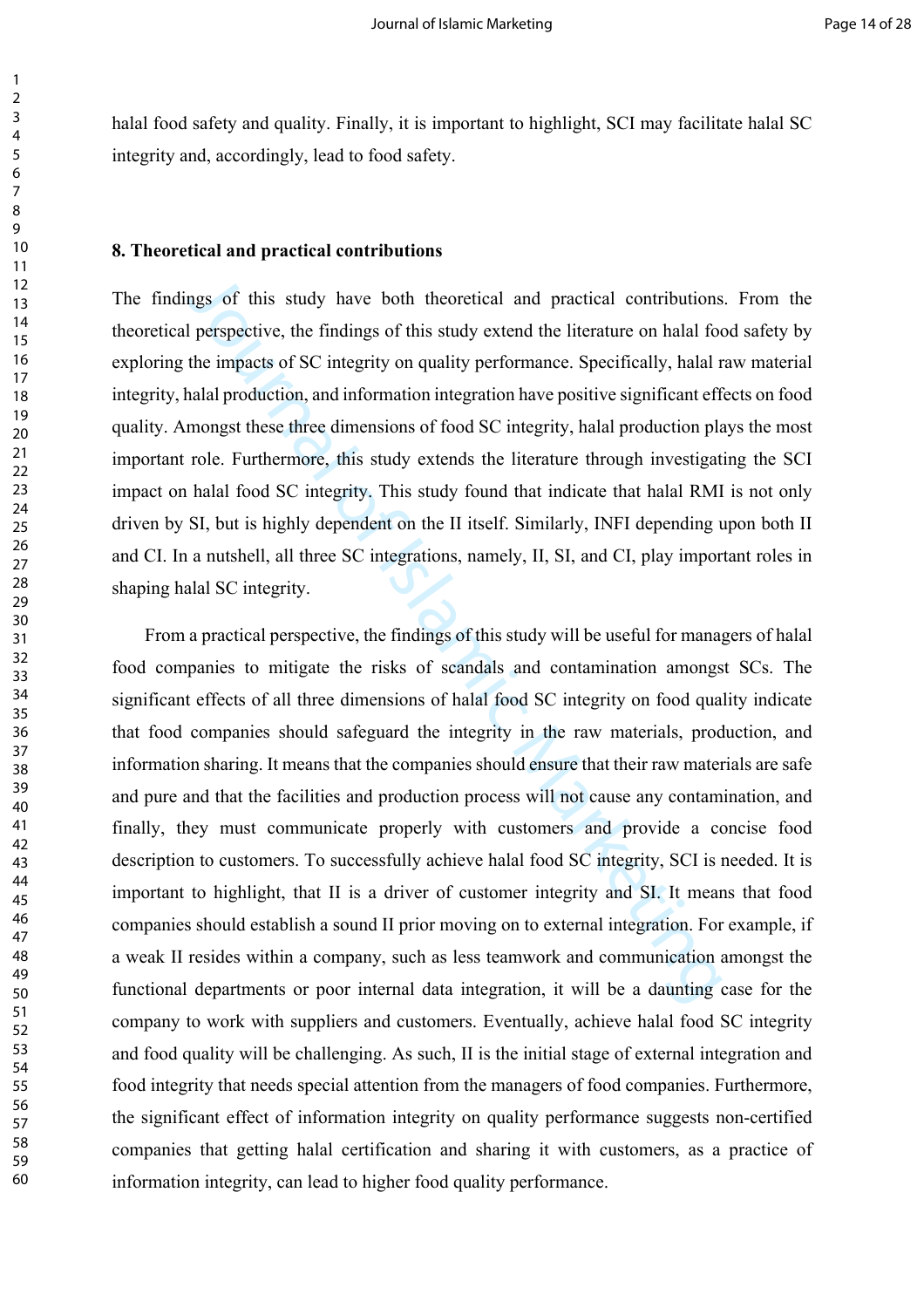food quality performance, some limitations should be addressed in fut<br>study focused on SCI as a strategic resource of food companies, future<br>investigate the impacts of supplicr development practices, includi<br>g, supplicr de Whilst the objectives of the study were successfully addressed in this study and the findings contribute towards the understanding of the relationships amongst SCI, halal food SC integrity, and halal food quality performance, some limitations should be addressed in future studies. Firstly, the study focused on SCI as a strategic resource of food companies, future studies are needed to investigate the impacts of supplier development practices, including supplier monitoring, supplier development, incentives, and supplier collaboration on enhancing the extent of food safety. Furthermore, the data were collected from halal-certified food manufacturers in Malaysia. A future study could test and validated the model used in this study amongst other food manufacturers in different food settings, such as kosher, vegan, and vegetarian, as well as in different countries. Finally, although the findings highlight the critical role of II in achieving external integration and, consequently, food integrity, the factors that may lead to the success of II were not investigated in this study. A future study should unravel the factors that halal food companies should consider to successfully integrate their functional departments throughout the firm.

#### **References**

- Ab Talib, M.S., Hamid, A.B.A. and Zulfakar, M.H. (2015), "Article Information : drivers of halal orientation", *Journal Islamic Marketing*, Vol. 24 No. 5, pp. 41–49.
- Ali, M.H. and Suleiman, N. (2018), "Eleven shades of food integrity: A halal supply chain perspective", *Trends in Food Science and Technology*, Vol. 71, pp. 216–224.
- Ali, M.H., Alam, S.S., Nor, S.M., Amin, S.I.M. and Omar, N. (2019), "Elucidation of supply chain integration in Halal food industry", *Malaysian Applied Biology*, Vol. 48 No. 2, pp. 71–76.
- Ali, M.H., Tan, K.H. and Ismail, M.D. (2017), "A supply chain integrity framework for halal food", *British Food Journal*, Vol. 119 No. 1, pp. 20–38.
- Ali, M.H., Zailani, S., Iranmanesh, M. and Foroughi, B. (2019), "Impacts of environmental factors on waste, energy, and resource management and sustainable performance", *Sustainability*, Vol. 11 No. 8, pp. 2443.
- Ali, M.H., Zhan, Y., Alam, S.S., Tse, Y.K. and Tan, K.H. (2017), "Food supply chain integrity: the need to go beyond certification", *Industrial Management & Data Systems*, Vol. 117 No. 8, pp. 1589–1611.
- Amit, R. and Schoemaker, P.J.H. (1993), "Strategic assets and organizational rent", *Strategic Management Journal*, Vol. 14 No. 1, pp. 33–46.
- Atal, N.U., Iranmanesh, M., Hashim, F. and Foroughi, B. (2020), "Drivers of intention to use Murabaha financing: religiosity as moderator", *Journal of Islamic Marketing*. In Press.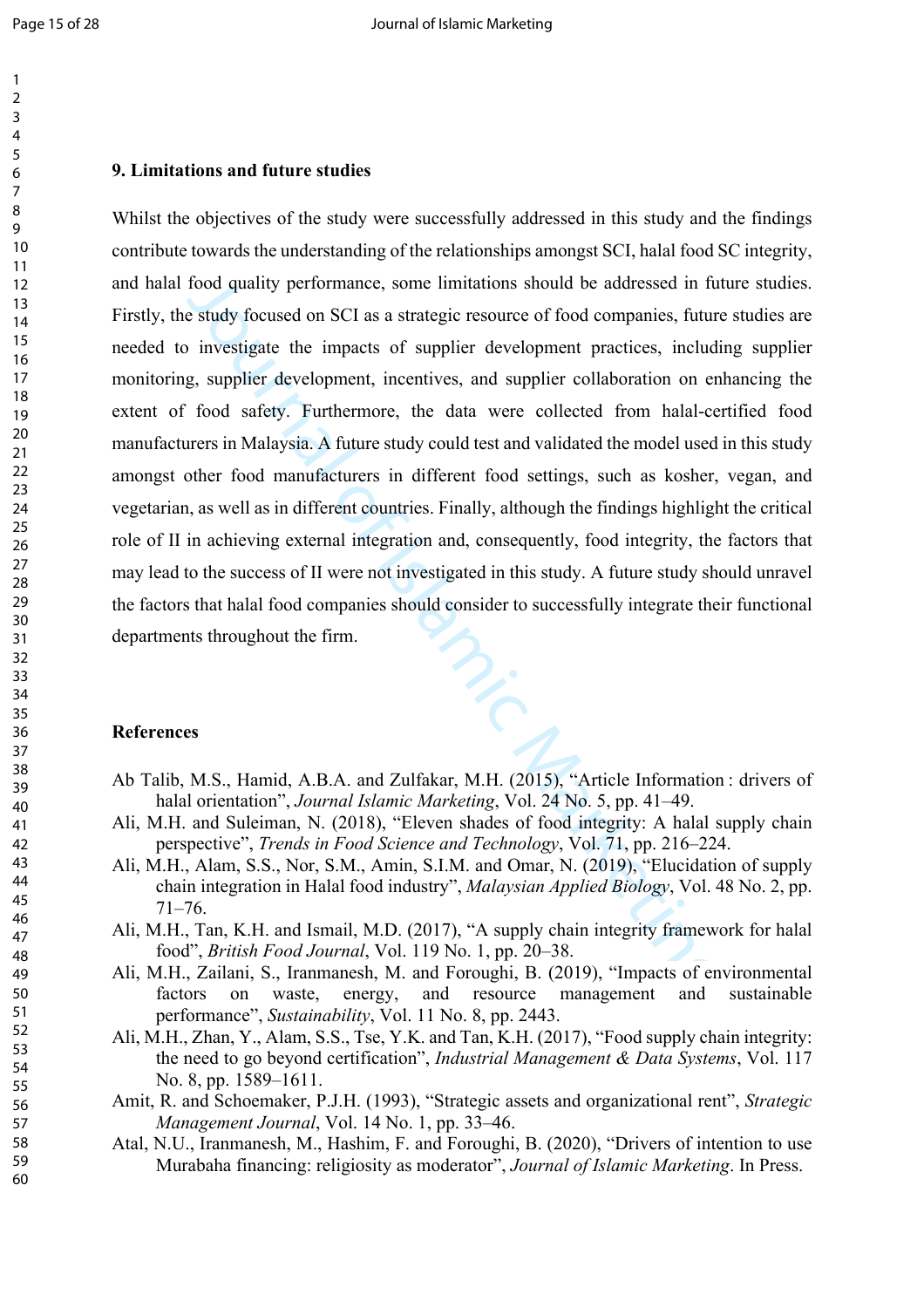- Aung, M.M. and Chang, Y.S. (2014), "Traceability in a food supply chain: Safety and quality perspectives", *Food Control*, Vol. 39 No. 1, pp. 172–184.
- Azmi, F.R., Abdullah, A., Musa, H. and Wan Mahmood, W.H. (2019), "Perception of food manufacturers towards adoption of halal food supply chain in Malaysia: Exploratory factor analysis", *Journal of Islamic Marketing*, Vol. 11 No. 3, pp. 571–589.
- Barney, J. (1991), "Firm resources and sustained competitive advantage", *Journal of Management*, Vol. 17 No. 1, pp. 99–120.
- Barney, J.B. (2012), "Purchasing, supply chain management and sustained competitive advantage: The relevance of resource‐based theory", *Journal of Supply Chain Management*, Vol. 48 No. 2, pp. 3–6.
- Batouei, A., Iranmanesh, M., Nikbin, D. and Hyun, S.S. (2019), "Flight anxiety: investigating the role of airline service quality and flight crew's competence", *Asia Pacific Journal of Tourism Research*, Vol. 24 No. 7, pp. 710-724.
- 15. (2012), Purchassing, supply chain management and sustained<br>antage: The relevance of resource-based theory", Journal of Sugagement, Vol. 48 No. 2, pp. 3-6.<br>
1, Jrammancsh, M., Nikbin, D. and Hyun, S.S. (2019), "Flight Devaraj, S., Krajewski, L. and Wei, J.C. (2007), "Impact of eBusiness technologies on operational performance: The role of production information integration in the supply chain", *Journal of Operations Management*, Vol. 25 No. 6, pp. 1199–1216.
- Donk, D.P. Van, Akkerman, R. and Vaart, T. Van Der. (2008), "Opportunities and realities of supply chain integration: the case of food manufacturers", *British Food Journal*, Vol. 110 No. 2, pp. 218–235.
- Elliott, C. (2014), Elliott Review into the Integrity and Assurance of Food Supply Networks Final Report, a National Food Crime Prevention Framework, HM Government, London.
- Esmaeilifar, R., Iranmanesh, M., Shafiei, M.W.M. and Hyun, S.S. (2020), "Effects of low carbon waste practices on job satisfaction of site managers through job stress", *Review of Managerial Science*, Vol. 14 No. 1, pp. 115-136.
- Fathi, E., Zailani, S., Iranmanesh, M. and Kanapathy, K. (2016), "Drivers of consumers' willingness to pay for halal logistics", *British Food Journal*, Vol. 118 No. 2, pp. 464– 479.
- Flynn, B.B., Huo, B. and Zhao, X. (2010), "The impact of supply chain integration on performance: A contingency and configuration approach", *Journal of Operations Management*, Vol. 28 No. 1, pp. 58–71.
- Flynn, B.B., Koufteros, X. and Lu, G. (2016), "On theory in supply chain uncertainty and its implications for supply chain integration", *Journal of Supply Chain Management,* Vol. 52 No. 3, pp. 3–27.
- Foroughi, B., Iranmanesh, M. and Hyun, S.S. (2019), "Understanding the determinants of mobile banking continuance usage intention", *Journal of Enterprise Information Management*. Vol. 32 No. 6, pp. 1015-1033.
- Frohlich, M.T. and Westbrook, R. (2001), "Arcs of integration: An international study of supply chain strategies", *Journal of Operations Management*, Vol. 19 No. 2, pp. 185– 200.
- Greenberg, S. (2017), "Corporate power in the agro-food system and the consumer food environment in South Africa", *The Journal of Peasant Studies*, Vol. 44 No. 2, pp. 467– 496.
- Grunert, K.G. (2005), "Food quality and safety: Consumer perception and demand", *European Review of Agricultural Economics*, Vol. 32 No. 3, pp. 369–391.
- Hair, J.F., Risher, J.J., Sarstedt, M. and Ringle, C.M. (2019), "When to use and how to report the results of PLS-SEM", *European Business Review*, Vol. 31 No. 1, pp. 2–24.
- Halim, M.A. and Salleh, M.M.M. (2012), "The possibility of uniformity on halal standards in organization of Islamic countries (OIC) country", *World Applied Sciences Journal*, Vol. 17 No. 17, pp. 6–10.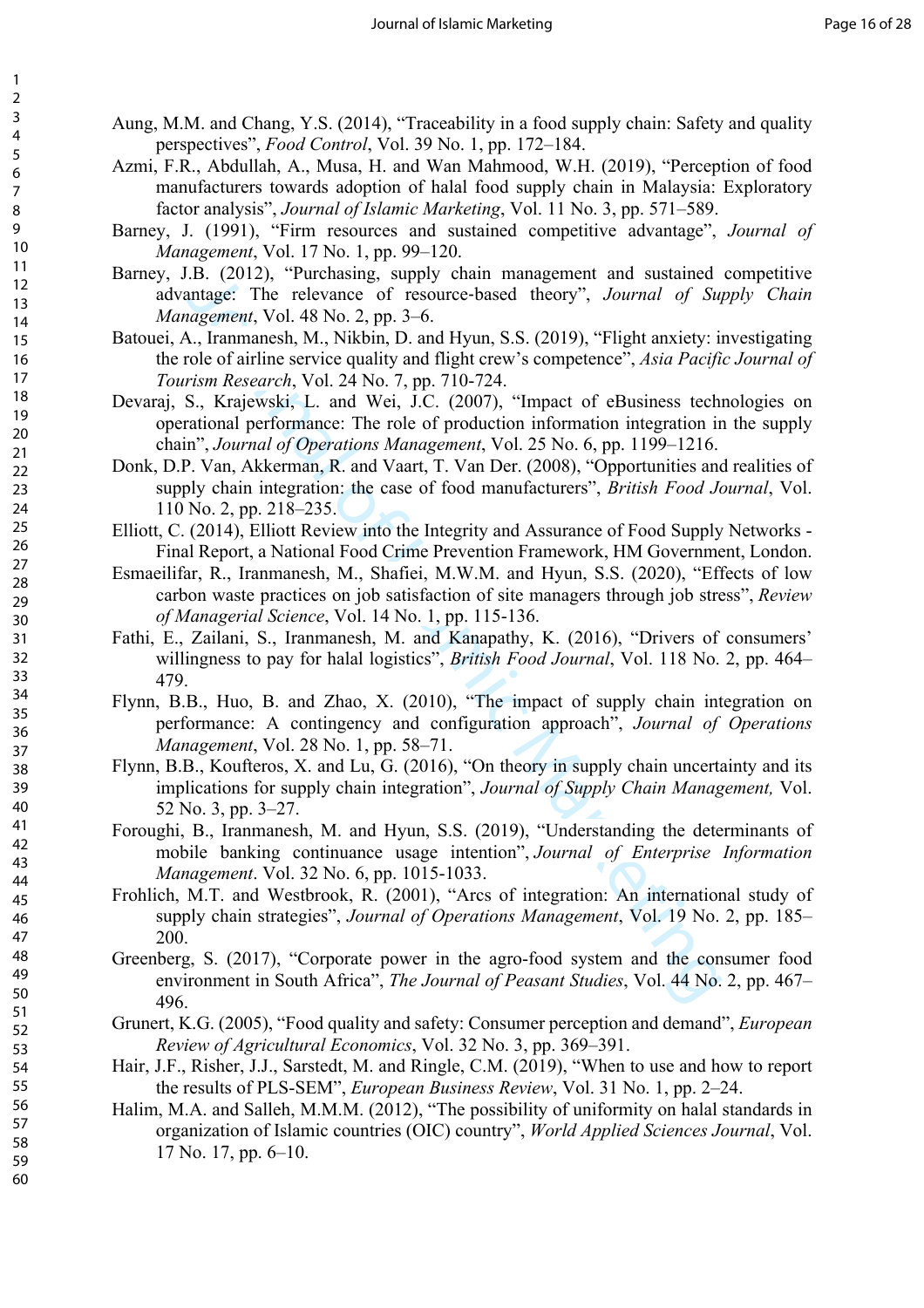- He, Y., Lai, K.K., Sun, H. and Chen, Y. (2014), "The impact of supplier integration on customer integration and new product performance: the mediating role of manufacturing flexibility under trust theory", *International Journal of Production Economics*, Vol. 147, pp. 260–270. Henseler, J., Ringle, C.M. and Sarstedt, M. (2015), "A new criterion for assessing discriminant
	- validity in variance-based structural equation modeling", *Journal of the Academy of Marketing Science*, Vol. 43 No. 1, pp. 115–135.
	- Horn, P., Scheffler, P. and Schiele, H. (2014), "Internal integration as a pre-condition for external integration in global sourcing: A social capital perspective", *International Journal of Production Economics*, Vol. 153, pp. 54–65.
	- Hosseini, S.M., Mirzaei, M. and Iranmanesh, M. (2019), "Determinants of Muslims' willingness to pay for halal certified food: Does religious commitment act as a moderator in the relationships?", *Journal of Islamic Marketing*, Vol. 11 No. 6, pp. 1225–1243.
	- Senement, P. and Scnement Integration and Integration as a pre-<br>eradinformal integration in global sourcing: A social capital perspective", *I*ndia for Production Economics, Vol. 153, pp. 54–65.<br>S.M., Mirazei, M. and Iran Huo, B. (2012), "The impact of supply chain integration on company performance: an organizational capability perspective", *Supply Chain Management: An International Journal*, Vol. 17 No. 6, pp. 596–610.
	- Huo, B., Han, Z., Chen, H. and Zhao, X. (2015), "The effect of high-involvement human resource management practices on supply chain integration", *International Journal of Physical Distribution & Logistics Management,* Vol. 45 No. 8, pp. 716–746.
	- Iranmanesh, M., Mirzaei, M., Parvin Hosseini, S.M. and Zailani, S. (2019), "Muslims' willingness to pay for certified halal food: an extension of the theory of planned behaviour", *Journal of Islamic Marketing*, Vol. 11 No. 1, pp. 14–30.
	- Iranmanesh, M., Moghavvemi, S., Zailani, S., and Hyun, S.S. (2018), "The role of trust and religious commitment in Islamic medical tourism", *Asia Pacific Journal of Tourism Research*, Vol. 23 No. 3, pp. 245-259.
	- Iranmanesh, M., Zailani, S. and Nikbin, D. (2017), "RFID continuance usage intention in health care industry", *Quality management in health care*, Vol. 26 No. 2, pp. 116-123.
	- Jayaram, J., Xu, K. and Nicolae, M. (2011), "The direct and contingency effects of supplier coordination and customer coordination on quality and flexibility performance", *International Journal of Production Research*, Vol. 49 No. 1, pp. 59–85.
	- Johnson, J.L. (1999), "Strategic integration in industrial distribution channels: managing the interfirm relationship as a strategic asset", *Journal of the Academy of Marketing Science*, Vol. 27 No. 1, pp. 4–18.
	- Kannan, V.R. and Choon Tan, K. (2010), "Supply chain integration: cluster analysis of the impact of span of integration", *Supply Chain Management: An International Journal*, Vol. 15 No. 3, pp. 207–215.
	- Khan, M.I., Khan, S. and Haleem, A. (2019), "Analysing barriers towards management of Halal supply chain: a BWM approach", *Journal of Islamic Marketing*, available at:https://doi.org/10.1108/JIMA-09-2018-0178.
	- Kim, M. and Chai, S. (2016), "Assessing the impact of business uncertainty on supply chain integration", *The International Journal of Logistics Management*, Vol. 27 No. 2, pp. 463–485.
	- Kim, N.K., Rahim, N.F.A., Iranmanesh, M. and Foroughi, B. (2019), "The role of the safety climate in the successful implementation of safety management systems", *Safety science*, Vol. 118, pp. 48-56.
	- Kim, Y.H. and Schoenherr, T. (2018), "The Effects of Supply Chain Integration on the Cost Efficiency of Contract Manufacturing", *Journal of Supply Chain Management,* Vol. 54 No. 3, pp. 42–64.
	- Kline, R.B. (2015), *Principles and Practice of Structural Equation Modelling (4th Ed.), Methodology in the Social Sciences*, Guilford Press, New York.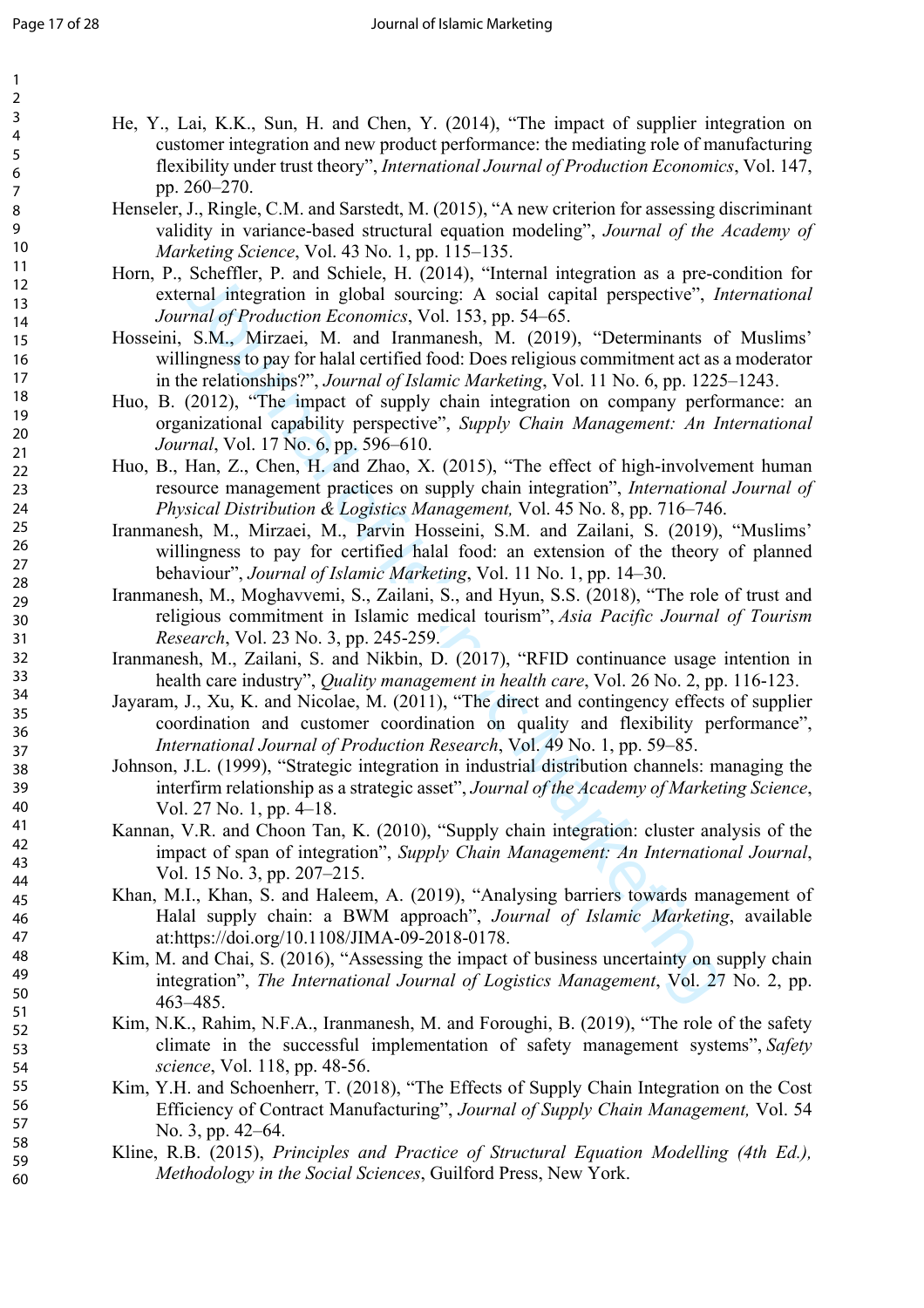- Koufteros, X., Vonderembse, M. and Jayaram, J. (2005), "Internal and external integration for product development: The contingency effects of uncertainty, equivocality, and platform strategy", *Decision Sciences*, Vol. 36 No. 1, pp. 97–133.
- Lane, P.J., Koka, B.R. and Pathak, S. (2006), "The reification of absorptive capacity: A critical review and rejuvenation of the construct", *Academy of Management Review*, Vol. 31 No. 4, pp. 833–863.
- Latif, I.A., Mohamed, Z., Sharifuddin, J., Abdullah, A.M. and Ismail, M.M. (2014), "A Comparative Analysis of Global Halal Certification Requirements", *Journal of Food Products Marketing,* Vol. 20, pp. 85–101.
- Lee, C.W., Kwon, I.G. and Severance, D. (2007), "Relationship between supply chain performance and degree of linkage among supplier, internal integration, and customer", *Supply Chain Management: An International Journal*, Vol. 12 No. 6, pp. 444–452.
- Leuschner, R., Rogers, D.S. and Charvet, F.F. (2013), "A meta-analysis of supply chain integration and firm performance", *Journal of Supply Chain Management*, Vol. 49 No. 2, pp. 34–57.
- Lii, P. and Kuo, F.-I. (2016), "Innovation-oriented supply chain integration for combined competitiveness and firm performance", *International Journal of Production Economics*, Vol. 174, pp. 142–155.
- Lu, D., Ding, Y., Asian, S. and Paul, S.K. (2018), "From supply chain integration to operational performance: The moderating effect of market uncertainty", *Global Journal of Flexible Systems Management*, Vol. 19 No. 1, pp. 3–20.
- Manning, L. (2016), "Food fraud: policy and food chain", *Current Opinion in Food Science*, Vol. 10, pp. 16–21.
- Marucheck, A., Greis, N., Mena, C. and Cai, L. (2011), "Product safety and security in the global supply chain: Issues, challenges and research opportunities", *Journal of Operations Management*, Vol. 29 No. 7–8, pp. 707–720.
- Minh, K.S., Zailani, S., Iranmanesh, M. and Heidari, S. (2019), "Do lean manufacturing practices have negative impact on job satisfaction?", *International Journal of Lean Six Sigma*, Vol. 10 No. 1, pp. 257-274.
- Mohamed, Y.H., Abdul Rahim, A.R. and Ma'aram, A. (2020), "The effect of halal supply chain management on halal integrity assurance for the food industry in Malaysia", *Journal of Islamic Marketing*, available at:https://doi.org/10.1108/JIMA-12-2018-0240.
- Mora-Monge, C., Quesada, G., Gonzalez, M.E. and Davis, J.M. (2019), "Trust, power and supply chain integration in Web-enabled supply chains", *Supply Chain Management: An International Journal*, Vol. 24 No. 4, pp. 524-539.
- mature Yntanyis or Großal riaal Certineation Requirements , Journal Charles Marketing, Vol. 20, pp. 85–101.<br>
<sup>1</sup><sub>Cr,</sub> Kwon, 1.G. and Severance, D. (2007), "Relationship between stormane and degree of linkage among supplic; Moyano-Fuentes, J., Sacristán-Díaz, M. and Garrido-Vega, P. (2016), "Improving supply chain responsiveness through advanced manufacturing technology: the mediating role of internal and external integration", *Production Planning & Control*, Vol. 27 No. 9, pp. 686–697.
- Nikbin, D., Iranmanesh, M., Hyun, S.S., Baharun, R. and Kim, I. (2015), "The role of airline travelers' pre-recovery emotions during the service recovery process", *Journal of Travel & Tourism Marketing*, Vol. 32 No. 6, pp. 677-691.
- Podsakoff, P.M., MacKenzie, S.B., Lee, J.Y. and Podsakoff, N.P. (2003), "Common Method Biases in Behavioral Research: A Critical Review of the Literature and Recommended Remedies", *Journal of Applied Psychology*, Vol. 88 No. 5, pp. 879–903.
- Premanandh, J. (2013), "Horse meat scandal A wake-up call for regulatory authorities", *Food Control*, Vol. 34 No. 2, pp. 568–569.
- Ralston, P.M., Blackhurst, J., Cantor, D.E. and Crum, M.R. (2015), "A structure–conduct– performance perspective of how strategic supply chain integration affects firm performance", *Journal of Supply Chain Management*, Vol. 51 No. 2, pp. 47–64.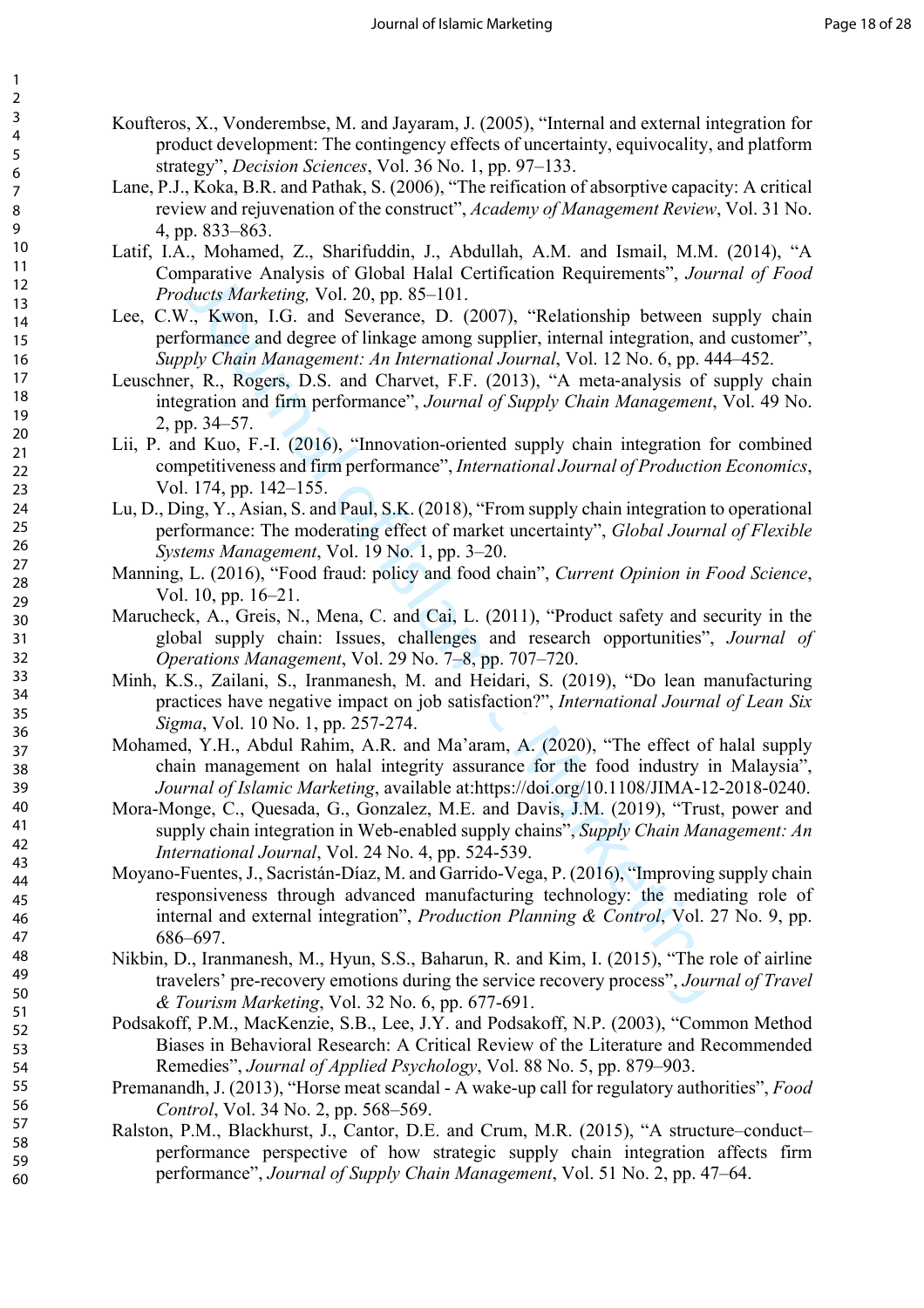- Ringle, C.M., Wende, S. and Becker, J.-M. (2015), "SmartPLS 3", *Boenningstedt: SmartPLS GmbH,* available at: http://www.smartpls.com.
- Rodrigues, A., Stank, T. and Lynch, D. (2004), "Linking strategy, structure, process, and performance in integrated logistics", *Journal of Business Logistics*, Vol. 25 No. 2, pp. 65–94.
- Rosenzweig, E.D., Roth, A. V. and Dean, J.W. (2003), "The influence of an integration strategy on competitive capabilities and business performance: An exploratory study of consumer products manufacturers", *Journal of Operations Management*, Vol. 21 No. 4, pp. 437– 456.
- Schoenherr, T. and Swink, M. (2012), "Revisiting the arcs of integration: Cross-validations and extensions", *Journal of Operations Management*, Vol. 30 No. 1–2, pp. 99–115.
- Selim, N.I.I.B., Zailani, S., Aziz, A.A. and Rahman, M.K. (2019), "Halal logistic services, trust and satisfaction amongst Malaysian 3PL service providers", *Journal of Islamic Marketing*, available at: https://doi.org/10.1108/JIMA-05-2018-0088.
- Soltanian, M., Zailani, S., Iranmanesh, M. and Aziz, A.A. (2016), "Motivations of SME entrepreneurs to become halalpreneurs", *Journal of Science and Technology Policy Management*. Vol. 7 No. 2, pp. 173-189.
- Soon, J.M., Chandia, M. and Regenstein, J. Mac. (2017), "Halal integrity in the food supply chain", *British Food Journal*, Vol. 119 No. 1, pp. 39–51.
- Stank, T.P., Keller, S.B. and Daugherty, P.J. (2001), "Supply chain collaboration and logistical service performance", *Journal of Business Logistics*, Vol. 22 No. 1, pp. 29–48.
- Stevens, G. (1989), "Integrating the Supply Chain", *International Journal of Physical Distribution & Materials Management*, Vol. 19 No. 8, pp. 3–8.
- Storoy, J., Thakur, M. and Olsen, P. (2013), "The TraceFood Framework Principles and guidelines for implementing traceability in food value chains", *Journal of Food Engineering*, Vol. 115 No. 1, pp. 41–48.
- ntets manuacturets , Journal of Operations Management, Vol. 21 No.<br>
r.r, T. and Swink, M. (2012), "Revisiting the arts of integration: Cross<br>
extrestisois", Journal of Operations Management, Vol. 30 No. 1–2, pp.<br>
1.1B., Za Subramaniam, P.L., Iranmanesh, M., Kumar, K.M. and Foroughi, B. (2019), "The impact of multinational corporations' socially responsible supplier development practices on their corporate reputation and financial performance", *International Journal of Physical Distribution & Logistics Management*, Vol. 50 No. 1, pp. 3-25.
- Swink, M., Narasimhan, R. and Wang, C. (2007), "Managing beyond the factory walls: Effects of four types of strategic integration on manufacturing plant performance", *Journal of Operations Management*, Vol. 25 No. 1, pp. 148–164.
- Tan, K.H., Ali, M.H., Makhbul, Z.M. and Ismail, A. (2017), "The impact of external integration on halal food integrity", *Supply Chain Management: An International Journal*, Vol. 22 No. 2, pp. 186–199.
- Tieman, M. (2011), "The application of Halal in supply chain management: in‐depth interviews", *Journal of Islamic Marketing*, Vol. 2 No. 2, pp. 186–195.
- Tieman, M., van der Vorst, J.G.A.J. and Che Ghazali, M. (2012), "Principles in halal supply chain management", *Journal of Islamic Marketing*, Vol. 3 No. 3, pp. 217–243.
- Trienekens, J.H., Wognum, P.M., Beulens, A.J.M. and Van Der Vorst, J.G.A.J. (2012), "Transparency in complex dynamic food supply chains", *Advanced Engineering Informatics,* Vol. 26 No. 1, pp. 55–65.
- Tse, Y.K. and Tan, K.H. (2011), "Managing product quality risk in a multi-tier global supply chain", *International Journal of Production Research*, Vol. 49 No. 1, pp. 139–158.
- Tunçer, B. (2001), "From farm to fork? Means of assuring food quality; An analysis of the European food quality initiatives", *IIIEE Reports*, No. September, p. 138.
- Tyagi, M., Kumar, P. and Kumar, D. (2015), "Assessment of critical enablers for flexible supply chain performance measurement system using fuzzy DEMATEL approach", *Global Journal of Flexible Systems Management*, Vol. 16 No. 2, pp. 115–132.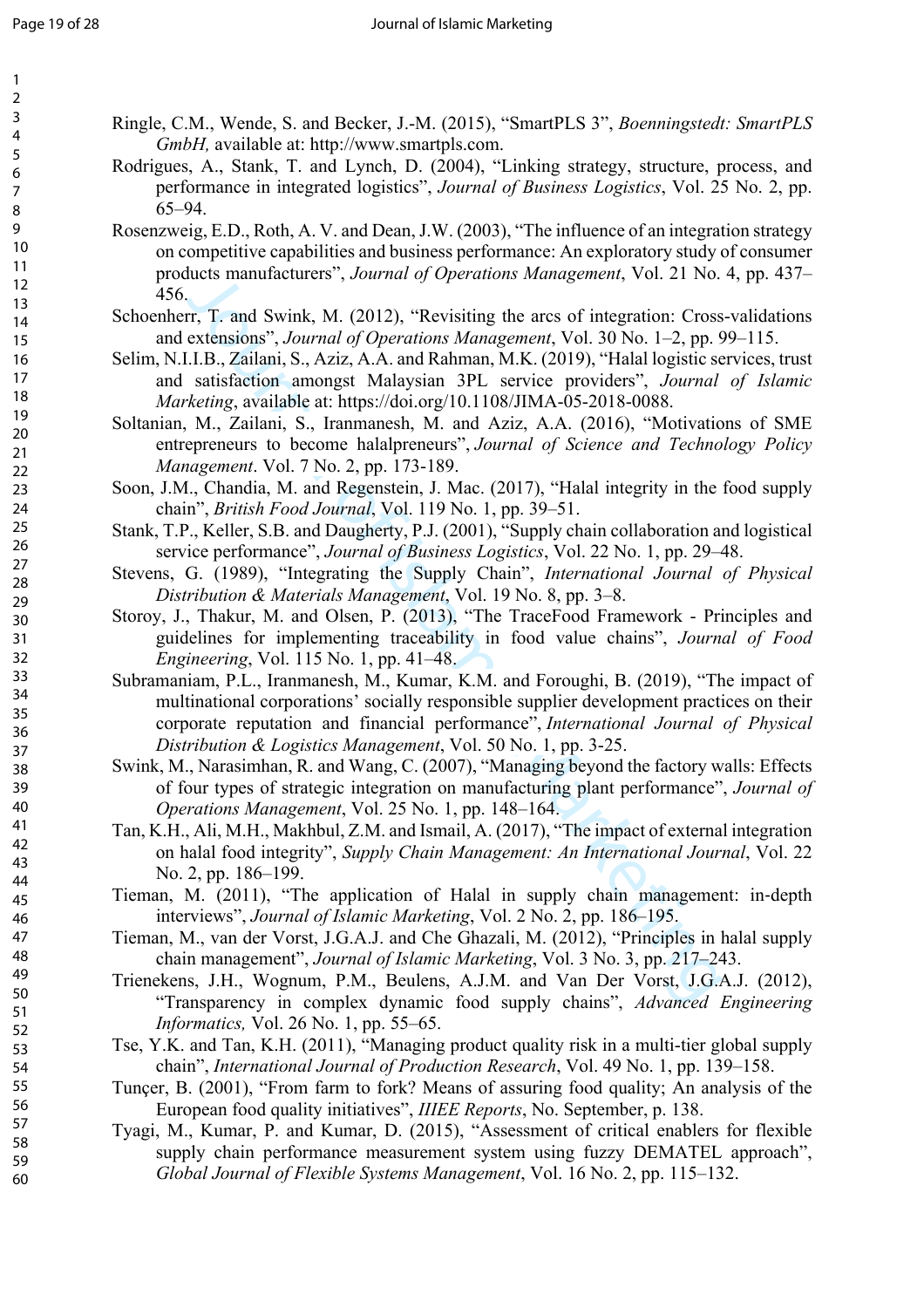- Wetzels, M., Odekerken-Schroder, G. and Van Oppen, C. (2009), "Using PLS path modeling for assessing hierarchical construct models: guidelines and empirical illustration", *MIS Quarterly*, Vol. 33 No. 1, pp. 177–195.
	- Wiengarten, F., Humphreys, P., Gimenez, C. and McIvor, R. (2016), "Risk, risk management practices, and the success of supply chain integration", *International Journal of Production Economics*, Vol. 171, pp. 361–370.
	- Wilden, R., Gudergan, S.P., Nielsen, B.B. and Lings, I. (2013), "Dynamic capabilities and performance: strategy, structure and environment", *Long Range Planning*, Vol. 46 No. 1–2, pp. 72–96.
	- Williams, B.D., Roh, J., Tokar, T. and Swink, M. (2013), "Leveraging supply chain visibility for responsiveness: The moderating role of internal integration", *Journal of Operations Management*, Vol. 31 No. 7–8, pp. 543–554.
- Wilson, J.A. (2014), "The halal phenomenon: an extension or a new paradigm?", *Social Business*, Vol. 4 No. 3, pp. 255-271.
- Wilson, J.A. and Liu, J. (2010), "Shaping the halal into a brand?", *Journal of Islamic marketing*, Vol. 1 No. 2, pp. 107-123.
- Wilson, J.A. and Liu, J. (2011), "The challenges of Islamic branding: navigating emotions and halal", *Journal of Islamic marketing*, Vol. 2 No. 1, pp. 28-42.
- Wilson, J.A., Belk, R.W., Bamossy, G.J., Sandikci, Ö., Kartajaya, H., Sobh, R., ... and Scott, L. (2013), "Crescent marketing, Muslim geographies and brand Islam", *Journal of Islamic Marketing*, Vol. 4 No. 1, pp. 22-50.
- Wong, C.W.Y., Wong, C.Y. and Boon-itt, S. (2013), "The combined effects of internal and external supply chain integration on product innovation", *International Journal of Production Economics*, Vol. 146 No. 2, pp. 566–574.
- ormance: strategy, structure and environment , *Long Kange Pianning*,<br>
ormance: strategy, structure and environment , *Long Kange Pianning*,<br>
B.D., Roh, J., Tokar, T. and Swink, M. (2013), "Leveraging supply charges<br>
respo Wong, C.W.Y.C.Y., Boon-Itt, S. and Wong, C.W.Y.C.Y. (2011), "The contingency effects of environmental uncertainty on the relationship between supply chain integration and operational performance", *Journal of Operations Management*, Vol. 29 No. 6, pp. 604– 615.
- Yu, K., Luo, B.N., Feng, X. and Liu, J. (2018), "Supply chain information integration, flexibility, and operational performance: An archival search and content analysis", *The International Journal of Logistics Management*, Vol. 29 No. 1, pp. 340–364.
- Yunan, Y.S.M., Ali, M.H. and Alam, S.S. (2020), "Safeguarding halal integrity through halal logistics adoption: A case of food manufacturers", *Institutions and Economies*, Vol. 12 No. 3, pp. 18–40.
- Yusof, Y.L., Wan Jusoh, W.J. and Maulan, S. (2020), "Perceived quality association as determinant to re-patronise Shariah-compliant brand restaurants", *Journal of Islamic Marketing*, available at:https://doi.org/10.1108/JIMA-10-2018-0190.
- Zailani, S., Iranmanesh, M., Aziz, A.A. and Kanapathy, K. (2017), "Halal logistics opportunities and challenges", *Journal of Islamic Marketing*, Vol. 8 No. 1, pp. 127–139.
- Zailani, S., Iranmanesh, M., Jafarzadeh, S. and Foroughi, B. (2019), "The influence of halal orientation strategy on financial performance of halal food firms: Halal culture as a moderator", *Journal of Islamic Marketing*, Vol. 11 No. 1, pp. 31–49.
- Zailani, S., Iranmanesh, M., Nikbin, D., & Beng, J.K.C. (2015). Determinants of RFID adoption in Malaysia's healthcare industry: occupational level as a moderator. *Journal of medical systems*, Vol. 39 No. 1, 172.
- Zailani, S., Jafarzadeh, S., Iranmanesh, M., Nikbin, D. and Selim, N.I.I. (2018), "Halal logistics service quality: conceptual model and empirical evidence", *British Food Journal*, Vol. 120 No. 11, pp. 2599–2614.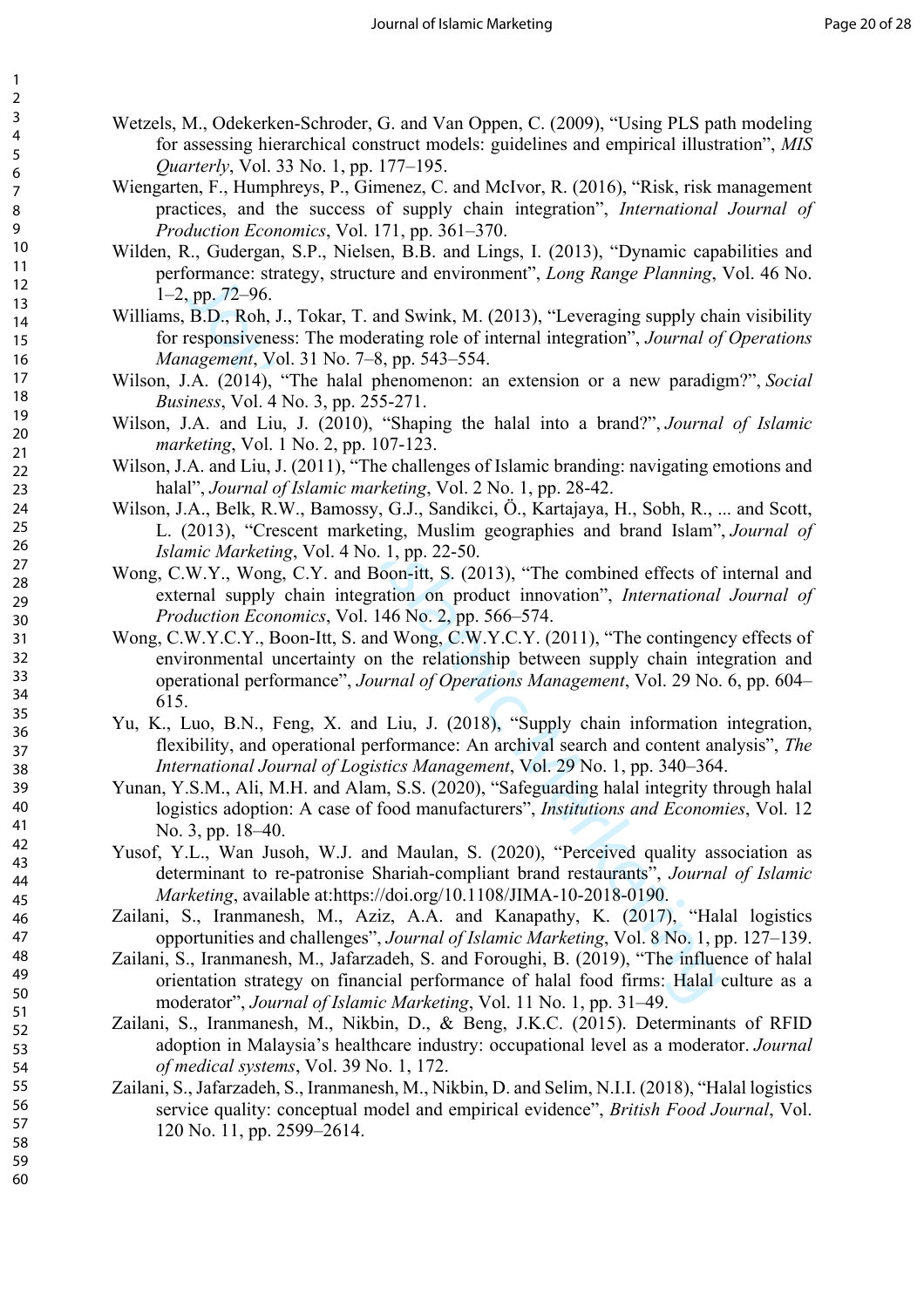- Zainuddin, Z.B., Zailani, S., Govindan, K., Iranmanesh, M. and Amran, A. (2017), Determinants and outcome of a clean development mechanism in Malaysia", *Journal of cleaner production*, Vol. 142, pp. 1979-1986.
	- Zhang, M., Lettice, F., Chan, H.K. and Nguyen, H.T. (2018), "Supplier integration and firm performance: the moderating effects of internal integration and trust", *Production Planning & Control,* Vol. 29 No. 10, pp. 802–813.
	- Formal of The Stephen Wolfendal of The Stephen Wolfendal of The Stephen Wolfendal of The Stephen Wolfendal of The Stephen Wolfendal of The Stephen Wolfendal of The Stephen Wolfendal of The Stephen Wolfendal of The Stephen Zhao, X., Huo, B., Selen, W. and Yeung, J.H.Y. (2011), "The impact of internal integration and relationship commitment on external integration", *Journal of Operations Management*, Vol. 29 No. 1–2, pp. 17–32.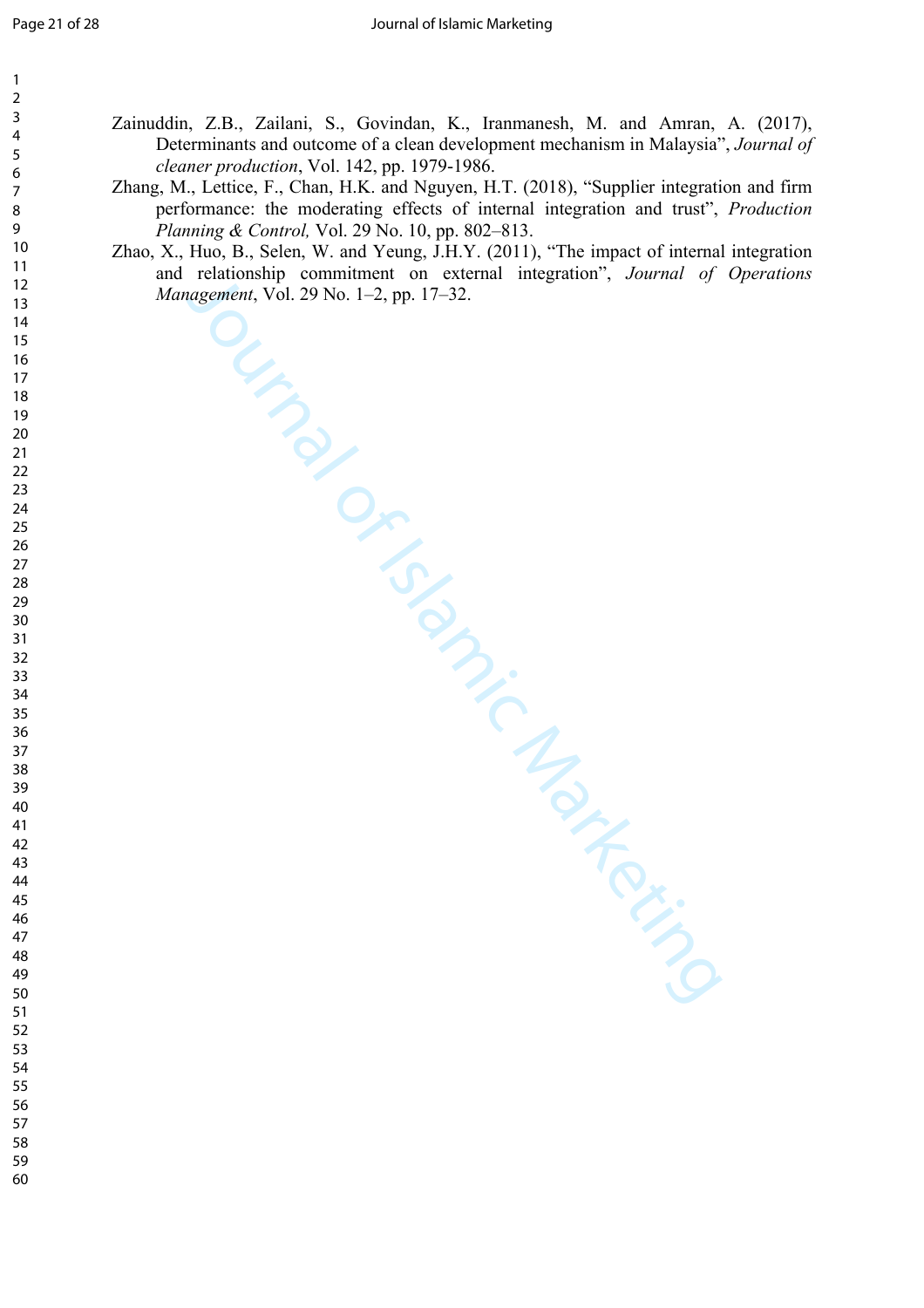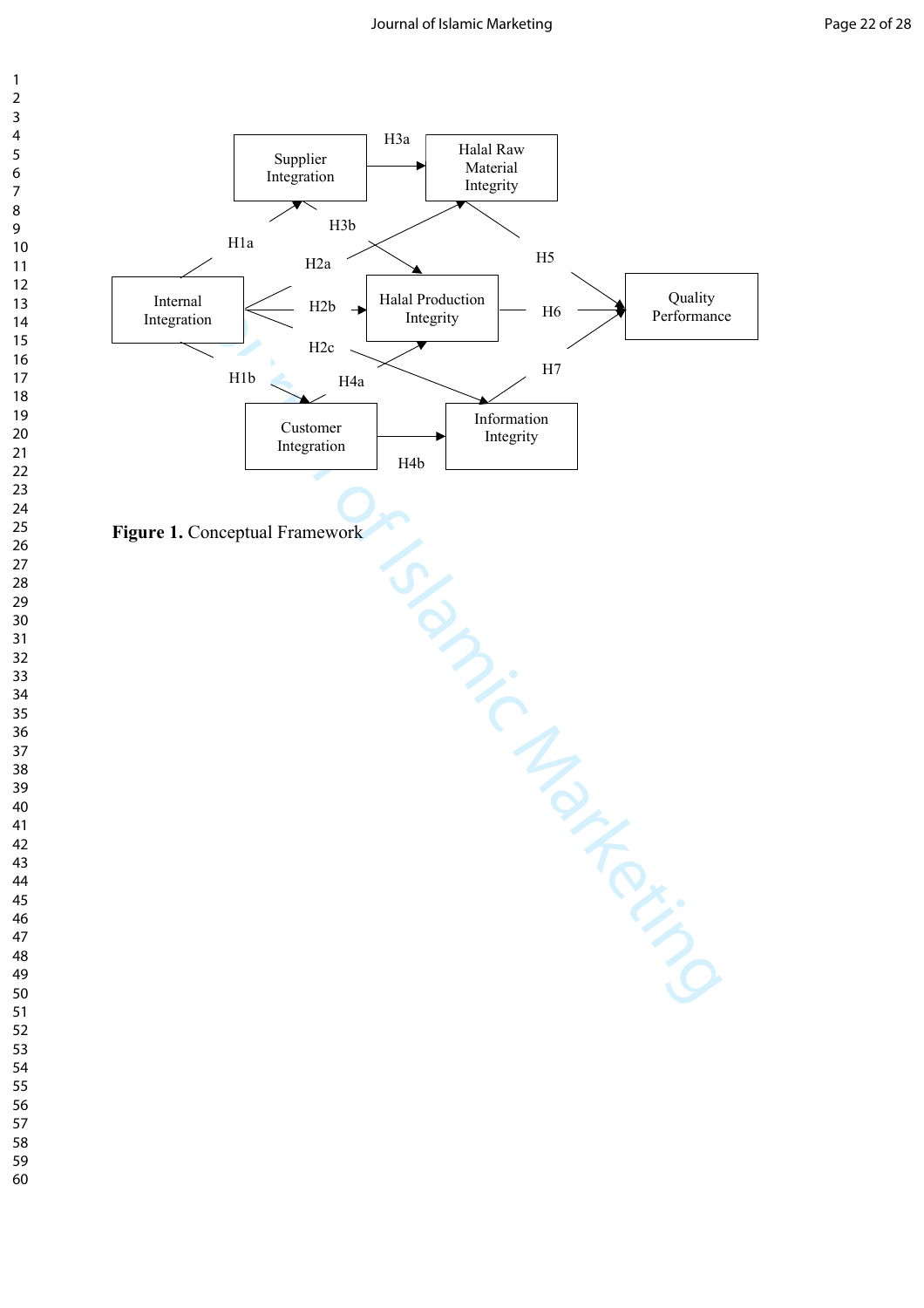

**Figure 2.** Hypotheses Results Summary Extracted from SmartPLS3.0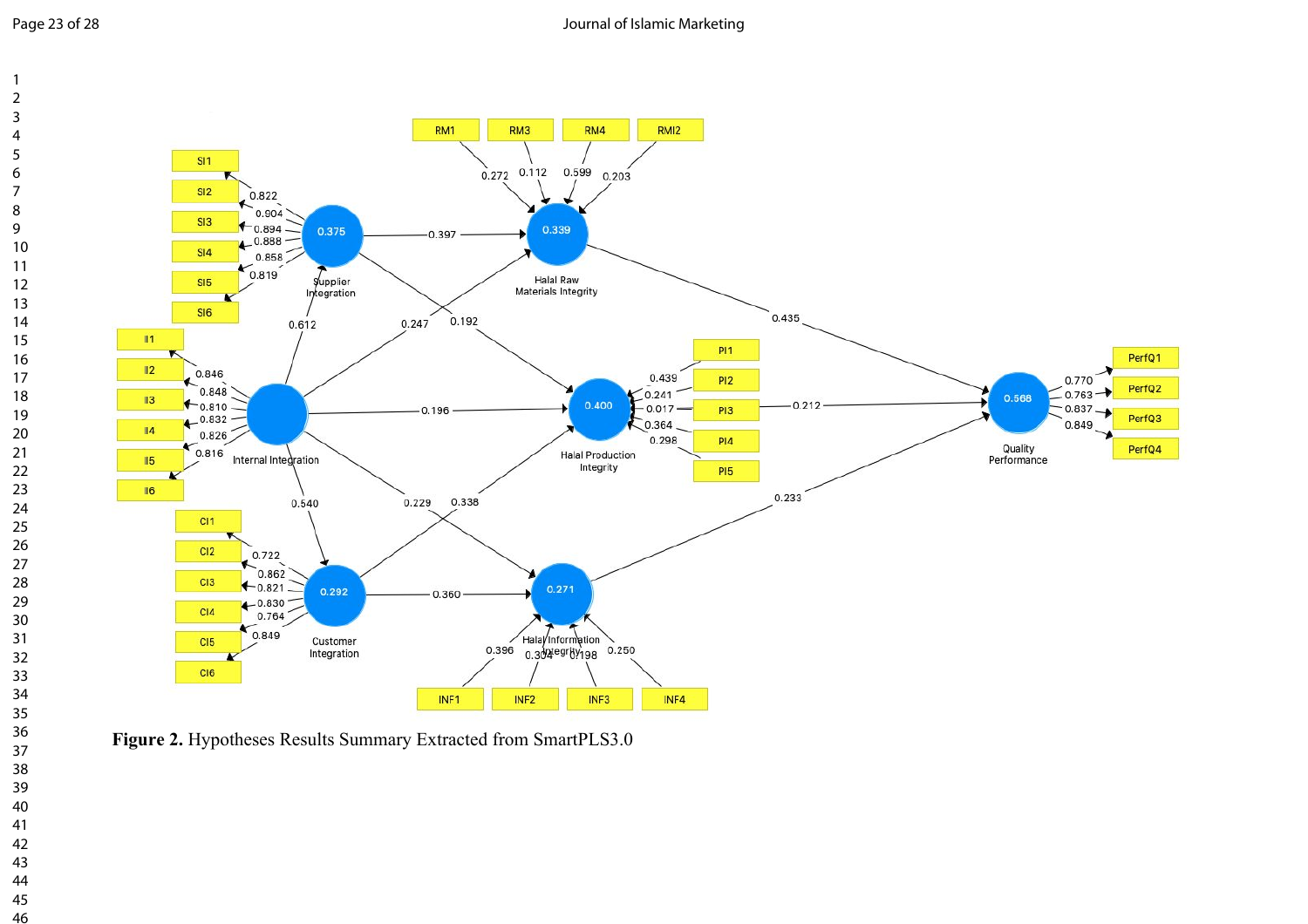Journal of Islamic Marketing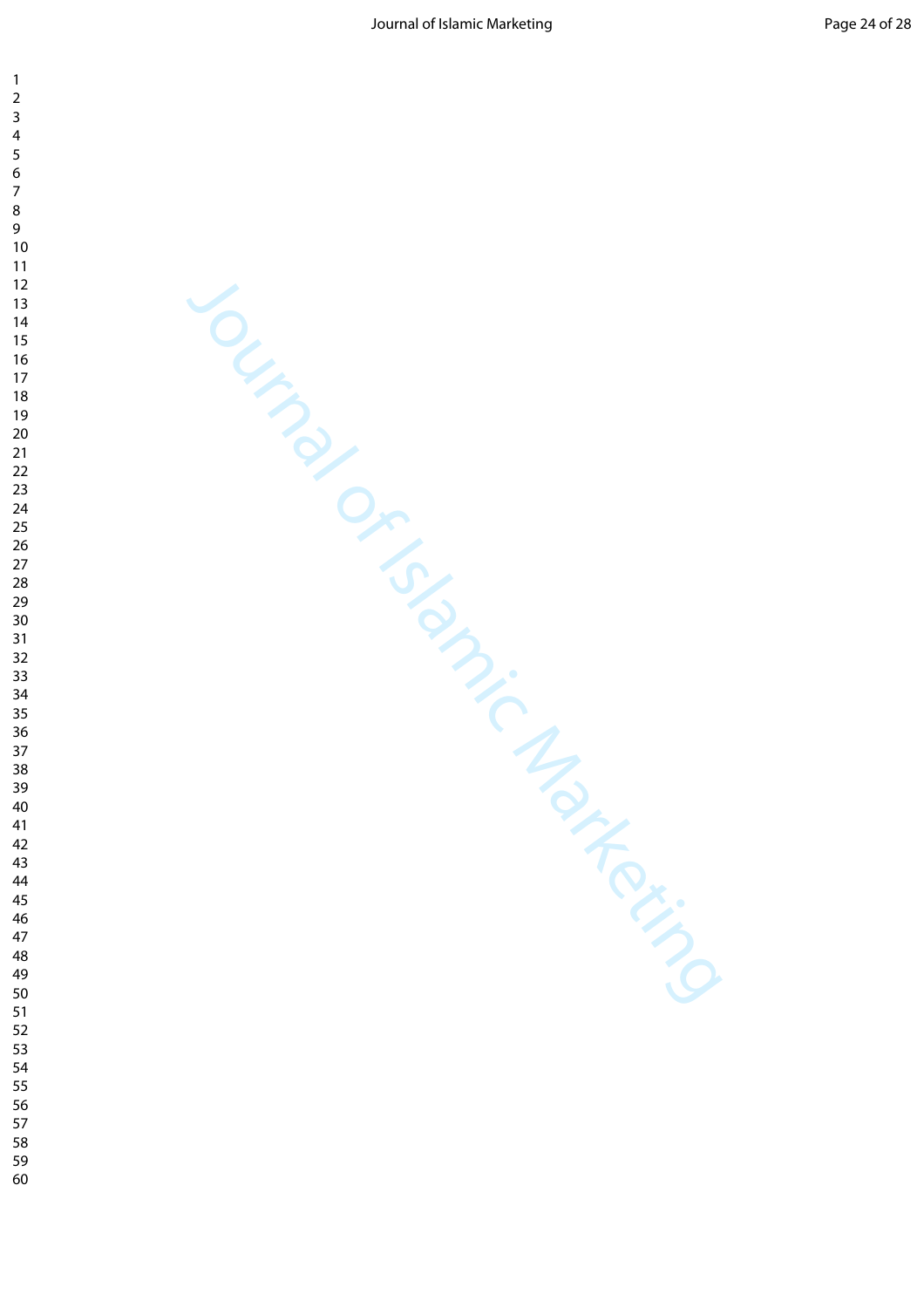| Table 1. Assessing Non-Response Bias |  |  |  |
|--------------------------------------|--|--|--|
|--------------------------------------|--|--|--|

|                        | Comp. Status | Sales Revenue | Number of Product |
|------------------------|--------------|---------------|-------------------|
| Mann-Whitney U         | 1150.000     | 1095.000      | 1151.000          |
|                        | $-1.676$     | $-1.122$      | $-719$            |
| Asymp. Sig. (2-tailed) | .094         | 262           | .472              |

# **Table 2.** Profile of Firms

| Classification                                                                                                                                                                                                                      |                                                                 |               | No. of respondents            |            | $\frac{0}{0}$                 |       |            |  |
|-------------------------------------------------------------------------------------------------------------------------------------------------------------------------------------------------------------------------------------|-----------------------------------------------------------------|---------------|-------------------------------|------------|-------------------------------|-------|------------|--|
| Firm size                                                                                                                                                                                                                           | <b>SME</b>                                                      |               | 240                           |            | 87.3                          |       |            |  |
|                                                                                                                                                                                                                                     | Large Enterprise                                                |               | 35                            |            |                               | 12.7  |            |  |
|                                                                                                                                                                                                                                     | Total                                                           |               | 275                           |            | 100                           |       |            |  |
| Sales Revenue (in USD)                                                                                                                                                                                                              | $\leq$ lm                                                       |               | 175                           |            | 63.6                          |       |            |  |
|                                                                                                                                                                                                                                     | 1m to 3m                                                        |               | 44                            |            | 16                            |       |            |  |
|                                                                                                                                                                                                                                     | 3m to 5m                                                        |               | 23                            |            | 8.4                           |       |            |  |
|                                                                                                                                                                                                                                     | >5m                                                             |               | 33                            |            | 12                            |       |            |  |
|                                                                                                                                                                                                                                     | Total                                                           |               | 275                           |            | 100                           |       |            |  |
| Number of Products                                                                                                                                                                                                                  | $1$ to $4$                                                      |               | 83                            |            |                               | 30.2  |            |  |
|                                                                                                                                                                                                                                     | 5 to 9                                                          |               | 105                           |            | 38                            |       |            |  |
|                                                                                                                                                                                                                                     | 10 to 15                                                        |               | 32                            |            |                               | 12    |            |  |
|                                                                                                                                                                                                                                     | $>15$                                                           |               | 55                            |            | 19.8                          |       |            |  |
|                                                                                                                                                                                                                                     | Total                                                           |               | 275                           |            | 100                           |       |            |  |
|                                                                                                                                                                                                                                     | <b>Table 3.</b> The Results of Measurement Model Evaluation     |               |                               |            |                               |       |            |  |
| Items                                                                                                                                                                                                                               |                                                                 | Scale<br>Type | Loadings/<br>Weights          | ${\rm CR}$ | $\operatorname{\mathsf{AVE}}$ | $R^2$ | <b>GMC</b> |  |
| Customer Integration (Flynn et al., 2010; Swink et al., 2007;<br>Wong et al., 2011)                                                                                                                                                 | Reflective                                                      |               | 0.909                         | 0.625      | 0.289                         | NA    |            |  |
| Maintain close contacts with our customers<br>Results of customer satisfaction surveys are shared with all                                                                                                                          |                                                                 |               | 0.722                         |            |                               |       |            |  |
| employees                                                                                                                                                                                                                           |                                                                 |               | 0.862                         |            |                               |       |            |  |
|                                                                                                                                                                                                                                     | Actively create opportunities for employee-customer interaction |               | 0.821                         |            |                               |       |            |  |
| Have a formal "customer satisfaction" programme<br>$TT_{\rm eff}$ and $T_{\rm eff}$ and $T_{\rm eff}$ are $C_{\rm eff}$ and $C_{\rm eff}$ and $C_{\rm eff}$ and $C_{\rm eff}$ are $C_{\rm eff}$ and $C_{\rm eff}$ and $C_{\rm eff}$ |                                                                 |               | 0.830<br>$\sim$ $\sim$ $\sim$ |            |                               |       |            |  |

## **Table 3.** The Results of Measurement Model Evaluation

| Scale      | Loadings/ | <b>CR</b>      | <b>AVE</b> | $R^2$ | <b>GMC</b> | VIF       |  |
|------------|-----------|----------------|------------|-------|------------|-----------|--|
| Type       | Weights   |                |            |       |            |           |  |
| Reflective |           | 0.909          | 0.625      | 0.289 | <b>NA</b>  |           |  |
|            |           |                |            |       |            |           |  |
|            | 0.722     |                |            |       |            | NA        |  |
|            |           |                |            |       |            | NA        |  |
|            |           |                |            |       |            |           |  |
|            | 0.821     |                |            |       |            | NA        |  |
|            | 0.830     |                |            |       |            | NA        |  |
|            | 0.764     |                |            |       |            | <b>NA</b> |  |
|            |           |                |            |       |            | NA        |  |
|            |           |                |            |       |            |           |  |
| Reflective |           | 0.923          | 0.668      |       | <b>NA</b>  |           |  |
|            |           |                |            |       |            |           |  |
|            | 0.846     |                |            |       |            | <b>NA</b> |  |
|            | 0.848     |                |            |       |            | NA        |  |
|            |           |                |            |       |            | <b>NA</b> |  |
|            | 0.810     |                |            |       |            |           |  |
|            |           |                |            |       |            |           |  |
|            | 0.832     |                |            |       |            | NA        |  |
|            |           | 0.862<br>0.849 |            |       |            |           |  |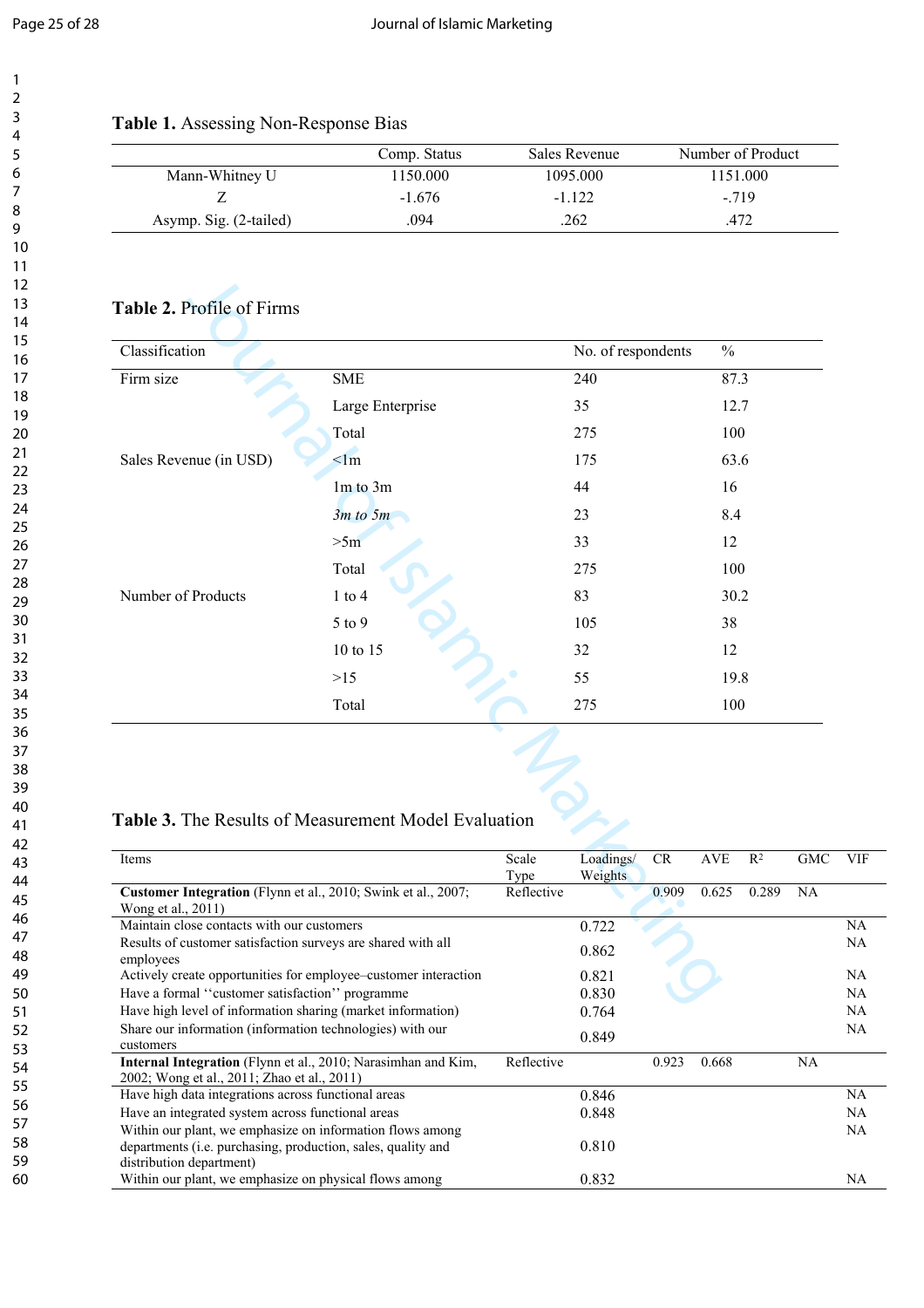|                                     | departments (i.e. production, packaging, warehousing and                                            |                                                                   |            |       |           |           |       |           |           |
|-------------------------------------|-----------------------------------------------------------------------------------------------------|-------------------------------------------------------------------|------------|-------|-----------|-----------|-------|-----------|-----------|
| transportation department)          |                                                                                                     | We involve cross-functional teams in process improvement and      |            |       |           |           |       |           | <b>NA</b> |
| <b>NPD</b>                          |                                                                                                     |                                                                   |            | 0.826 |           |           |       |           |           |
|                                     |                                                                                                     | We have periodic interdepartmental meetings across functional     |            | 0.816 |           |           |       |           | <b>NA</b> |
| area                                |                                                                                                     |                                                                   |            |       |           |           |       |           |           |
| 2002; Wong et al., 2011)            |                                                                                                     | Supplier Integration (Flynn et al., 2010; Narasimhan and Kim,     | Reflective |       | 0.892     | 0.580     | 0.373 | <b>NA</b> |           |
|                                     | We share with our suppliers our quality information                                                 |                                                                   |            | 0.822 |           |           |       |           | NA        |
|                                     | Our suppliers share with us their quality information                                               |                                                                   |            | 0.904 |           |           |       |           | <b>NA</b> |
| process                             |                                                                                                     | Our suppliers share with us their production quality improvement  |            | 0.894 |           |           |       |           | NA        |
|                                     |                                                                                                     | We have a high degree of strategic partnership with our suppliers |            | 0.888 |           |           |       |           | <b>NA</b> |
| standard with suppliers             |                                                                                                     | We have a high degree of joint planning to obtain the quality     |            | 0.858 |           |           |       |           | <b>NA</b> |
|                                     | We involve our suppliers in product development process                                             |                                                                   |            | 0.819 |           |           |       |           | <b>NA</b> |
|                                     | Raw Materials Integrity (Ali et al., 2017)                                                          |                                                                   | Formative  |       | NA        | NA        | 0.334 | 0.782     |           |
|                                     | High performance products that meet halal product                                                   |                                                                   |            | 0.272 |           |           |       |           | 1.463     |
|                                     | Produce a consistent quality of the halal products                                                  |                                                                   |            | 0.112 |           |           |       |           | 1.506     |
|                                     |                                                                                                     | Offer high reliable halal products that meet the regulations and  |            | 0.599 |           |           |       |           | 1.687     |
| customer needs                      |                                                                                                     |                                                                   |            |       |           |           |       |           |           |
|                                     | High quality product that meet our customer needs<br><b>Production Integrity</b> (Ali et al., 2017) |                                                                   |            | 0.203 |           |           |       |           | 1.844     |
|                                     | We are able to improve our critical point of production                                             |                                                                   | Formative  | 0.439 | NA        | <b>NA</b> | 0.394 | 0.793     | 1.857     |
|                                     | We are able to eliminate halal risk from non-halal sources                                          |                                                                   |            | 0.241 |           |           |       |           | 1.550     |
|                                     | We are able to do product recalls efficiently                                                       |                                                                   |            | 0.017 |           |           |       |           | 1.782     |
| We are able to verify halal quality |                                                                                                     |                                                                   |            | 0.364 |           |           |       |           | 1.919     |
|                                     | We are able to handle materials efficiently                                                         |                                                                   |            | 0.298 |           |           |       |           | 1.594     |
|                                     | Information Integrity (Ali et al., 2017)                                                            |                                                                   | Formative  |       |           |           | 0.266 | 0.847     |           |
|                                     | We share with our customers our business unit proprietary                                           |                                                                   |            |       |           |           |       |           | 1.307     |
| information                         |                                                                                                     |                                                                   |            | 0.396 |           |           |       |           |           |
|                                     | We share with our customers our halal certificates                                                  |                                                                   |            | 0.304 |           |           |       |           | 2.480     |
|                                     | We share current and true information                                                               |                                                                   |            | 0.198 |           |           |       |           | 2.720     |
|                                     | We share with our customers product ingredients                                                     |                                                                   |            | 0.250 |           |           |       |           | 2.257     |
|                                     | Quality Performance (Wong et al., 2011)                                                             |                                                                   | Reflective |       | 0.867     | 0.621     | 0.563 | <b>NA</b> |           |
|                                     | High performance products that meet halal product                                                   |                                                                   |            | 0.770 |           |           |       |           |           |
|                                     | Produce a consistent quality of the halal products                                                  |                                                                   |            | 0.763 |           |           |       |           |           |
| customer needs                      |                                                                                                     | Offer high reliable halal products that meet the regulations and  |            | 0.837 |           |           |       |           |           |
|                                     | High quality product that meet our customer needs                                                   |                                                                   |            | 0.849 |           |           |       |           |           |
|                                     |                                                                                                     |                                                                   |            |       |           |           |       |           |           |
|                                     |                                                                                                     |                                                                   |            |       |           |           |       |           |           |
|                                     |                                                                                                     | Table 4. Hetrotrait-Monotrait Ratio (HTMT) Test                   |            |       |           |           |       |           |           |
|                                     |                                                                                                     |                                                                   |            |       |           |           |       |           |           |
|                                     | CI                                                                                                  | $\rm II$                                                          | $\rm SI$   |       | <b>QP</b> |           |       |           |           |
|                                     |                                                                                                     |                                                                   |            |       |           |           |       |           |           |
| CI                                  |                                                                                                     |                                                                   |            |       |           |           |       |           |           |
| $\rm II$                            | 0.595                                                                                               |                                                                   |            |       |           |           |       |           |           |
| $\rm SI$                            | 0.781                                                                                               | 0.663                                                             |            |       |           |           |       |           |           |

## **Table 4.** Hetrotrait–Monotrait Ratio (HTMT) Test

|           | CI    |       | SI<br>QP |
|-----------|-------|-------|----------|
| CI        |       |       |          |
| П         | 0.595 |       |          |
| <b>SI</b> | 0.781 | 0.663 |          |
| QP        | 0.617 | 0.337 | 0.457    |

Notes: CI: Customer Integration; II: Internal Integration; SI: Supplier integration; QP: Quality performance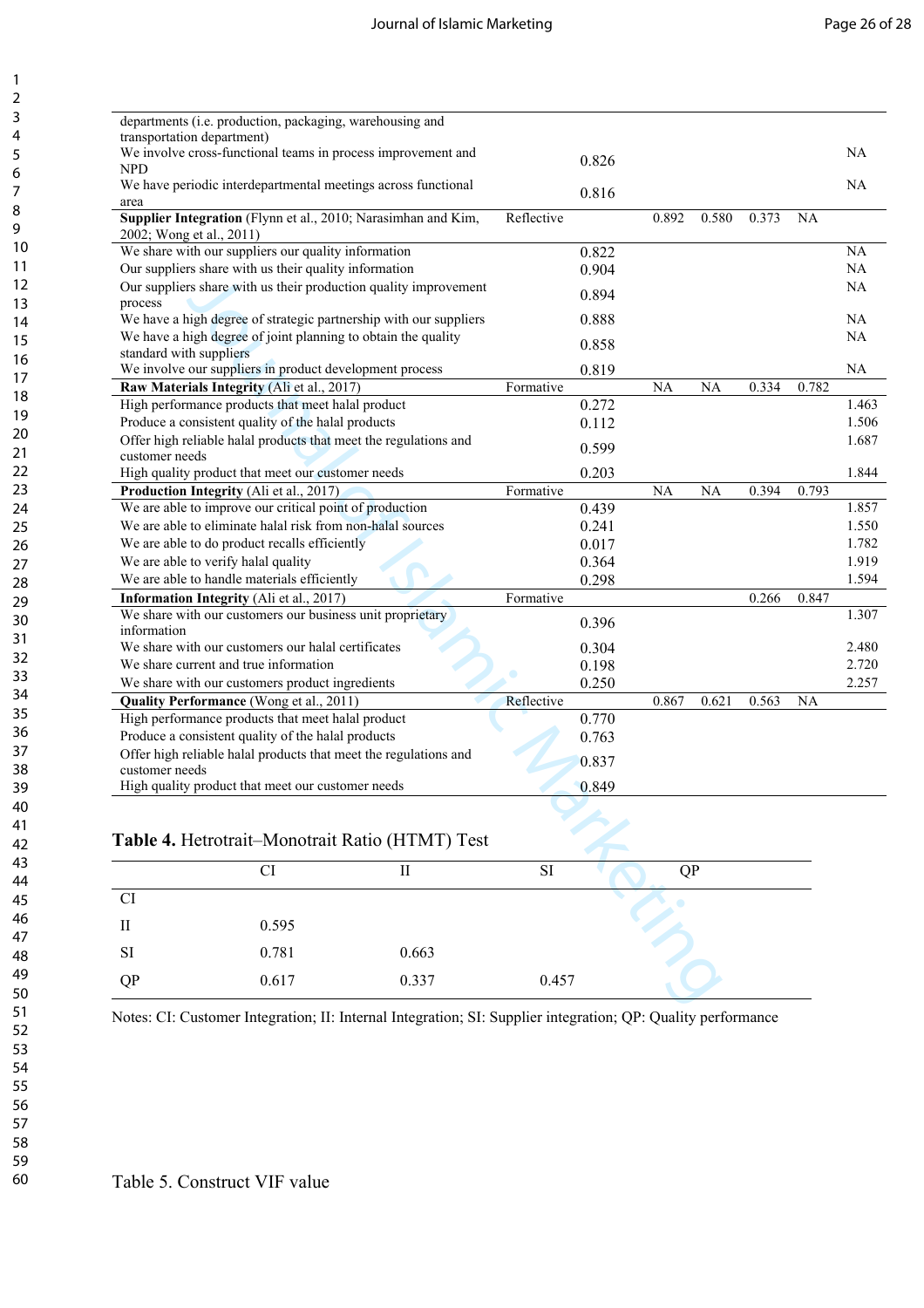| <sup>3</sup> age 27 of 28 |  |  |  |  |
|---------------------------|--|--|--|--|
|---------------------------|--|--|--|--|

|             | CI    | П | <b>INFI</b> | PI    | QP    | RMI   | <b>SI</b> |
|-------------|-------|---|-------------|-------|-------|-------|-----------|
| <b>CI</b>   |       |   | 1.411       | 2.107 |       |       |           |
| П           | 1.000 |   | 1.411       | 1.657 |       | 1.599 | 1.000     |
| <b>INFI</b> |       |   |             |       | 1.577 |       |           |
| PI          |       |   |             |       | 1.795 |       |           |
| QP          |       |   |             |       |       |       |           |
| <b>RMI</b>  |       |   |             |       | 1.705 |       |           |
| <b>SI</b>   |       |   |             | 2.389 |       | 1.599 |           |
|             |       |   |             |       |       |       |           |

Notes: CI: Customer Integration; II: Internal Integration; SI: Supplier integration; QP: Quality performance

#### Table 6. Hypotheses Testing Result

| Hypotheses and        | Original | Sample | Standard  |        |              |           |
|-----------------------|----------|--------|-----------|--------|--------------|-----------|
| Relationships         | Sample   | Mean   | Deviation |        |              |           |
| $II \rightarrow SI$   | 0.612    | 0.614  | 0.046     | 13.360 | 0.000        | Supported |
| $II \rightarrow CI$   | 0.540    | 0.542  | 0.047     | 11.391 | 0.000        | Supported |
| $II \rightarrow RMI$  | 0.247    | 0.247  | 0.069     | 3.589  | 0.000        | Supported |
| $II \rightarrow PI$   | 0.196    | 0.191  | 0.077     | 2.561  | 0.010        | Supported |
| $II \rightarrow INFI$ | 0.229    | 0.232  | 0.076     | 3.002  | 0.003        | Supported |
| $SI \rightarrow RMI$  | 0.397    | 0.400  | 0.070     | 5.680  | 0.000        | Supported |
| $SI \rightarrow PI$   | 0.192    | 0.191  | 0.090     | 2.123  | 0.034        | Supported |
| $CI \rightarrow PI$   | 0.338    | 0.349  | 0.091     | 3.721  | 0.000        | Supported |
| $CI \rightarrow INFI$ | 0.360    | 0.362  | 0.076     | 4.739  | 0.000        | Supported |
| $RMI \rightarrow QP$  | 0.435    | 0.433  | 0.059     | 7.361  | 0.000        | Supported |
| $PI \rightarrow QP$   | 0.212    | 0.218  | 0.075     | 2.840  | 0.005        | Supported |
| INFI $\rightarrow$ QP | 0.233    | 0.232  | 0.066     | 3.510  | 0.000        | Supported |
|                       |          |        |           |        | T Statistics | P Values  |

Notes: CI: Customer Integration; II: Internal Integration; SI: Supplier integration; QP: Quality performance

on Housing